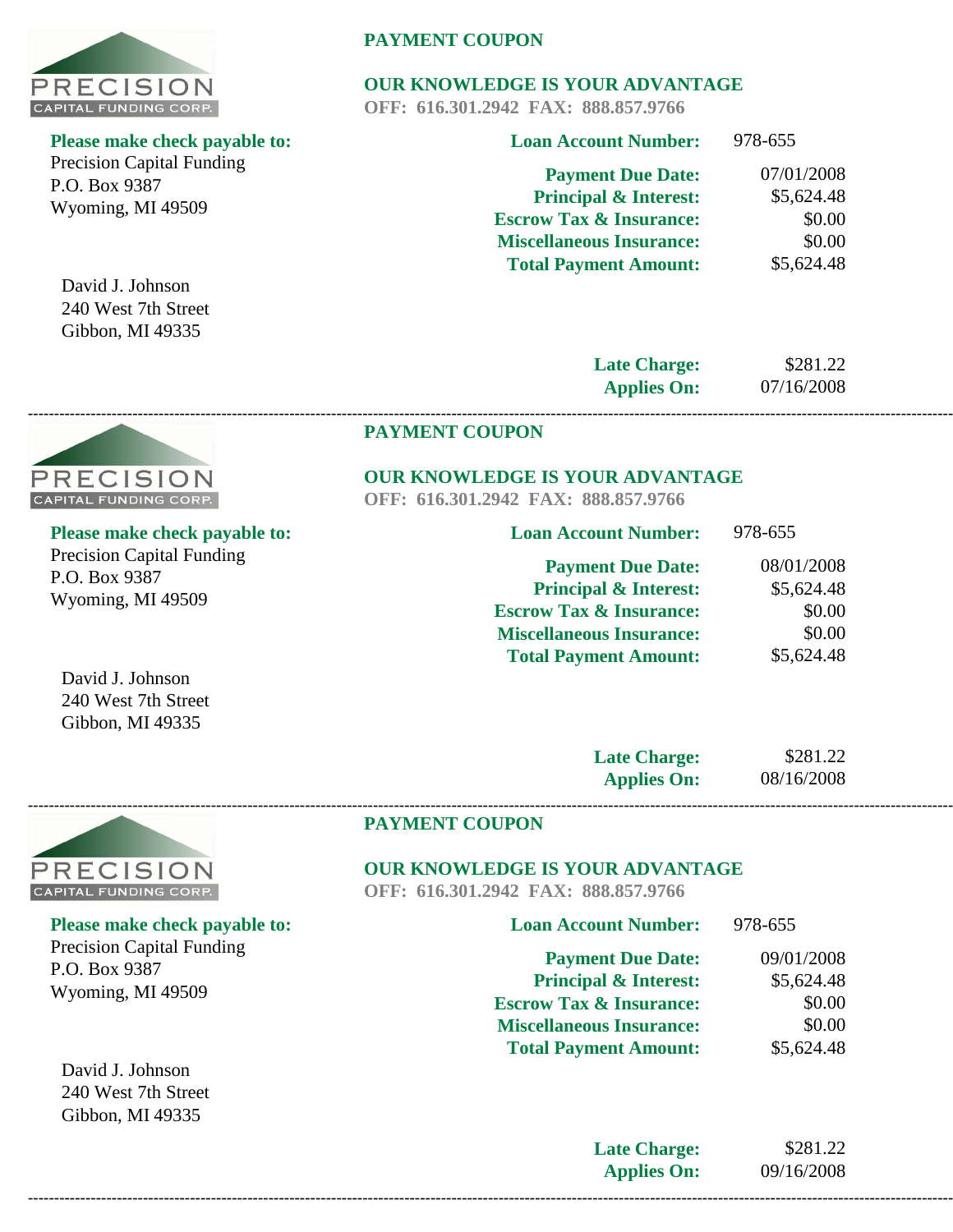

Precision Capital Funding P.O. Box 9387 Wyoming, MI 49509

David J. Johnson 240 West 7th Street Gibbon, MI 49335

# **PAYMENT COUPON**

# **OUR KNOWLEDGE IS YOUR ADVANTAGE**

**OFF: 616.301.2942 FAX: 888.857.9766**

| <b>Loan Account Number:</b>        | 978-655    |
|------------------------------------|------------|
| <b>Payment Due Date:</b>           | 10/01/2008 |
| <b>Principal &amp; Interest:</b>   | \$5,624.48 |
| <b>Escrow Tax &amp; Insurance:</b> | \$0.00     |
| <b>Miscellaneous Insurance:</b>    | \$0.00     |
| <b>Total Payment Amount:</b>       | \$5,624.48 |
|                                    |            |

**Late Charge: Applies On:** 10/16/2008

\$281.22

# **PAYMENT COUPON**

# **OUR KNOWLEDGE IS YOUR ADVANTAGE**

**OFF: 616.301.2942 FAX: 888.857.9766**

**------------------------------------------------------------------------------------------------------------------------------------------------------------------------------------------------**

| <b>Loan Account Number:</b>        | 978-655    |
|------------------------------------|------------|
| <b>Payment Due Date:</b>           | 11/01/2008 |
| <b>Principal &amp; Interest:</b>   | \$5,624.48 |
| <b>Escrow Tax &amp; Insurance:</b> | \$0.00     |
| <b>Miscellaneous Insurance:</b>    | \$0.00     |
| <b>Total Payment Amount:</b>       | \$5,624.48 |

David J. Johnson 240 West 7th Street

| <b>Late Charge:</b> | \$281.22   |
|---------------------|------------|
| <b>Applies On:</b>  | 11/16/2008 |



# **OUR KNOWLEDGE IS YOUR ADVANTAGE**

**OFF: 616.301.2942 FAX: 888.857.9766**

| <b>Loan Account Number:</b>        | 978-655    |
|------------------------------------|------------|
| <b>Payment Due Date:</b>           | 12/01/2008 |
| <b>Principal &amp; Interest:</b>   | \$5,624.48 |
| <b>Escrow Tax &amp; Insurance:</b> | \$0.00     |
| <b>Miscellaneous Insurance:</b>    | \$0.00     |
| <b>Total Payment Amount:</b>       | \$5,624.48 |
|                                    |            |

**Late Charge: Applies On:** \$281.22 12/16/2008 **------------------------------------------------------------------------------------------------------------------------------------------------------------------------------------------------**



# **Please make check payable to:**

Precision Capital Funding P.O. Box 9387 Wyoming, MI 49509

Gibbon, MI 49335



# **Please make check payable to:**

Precision Capital Funding P.O. Box 9387 Wyoming, MI 49509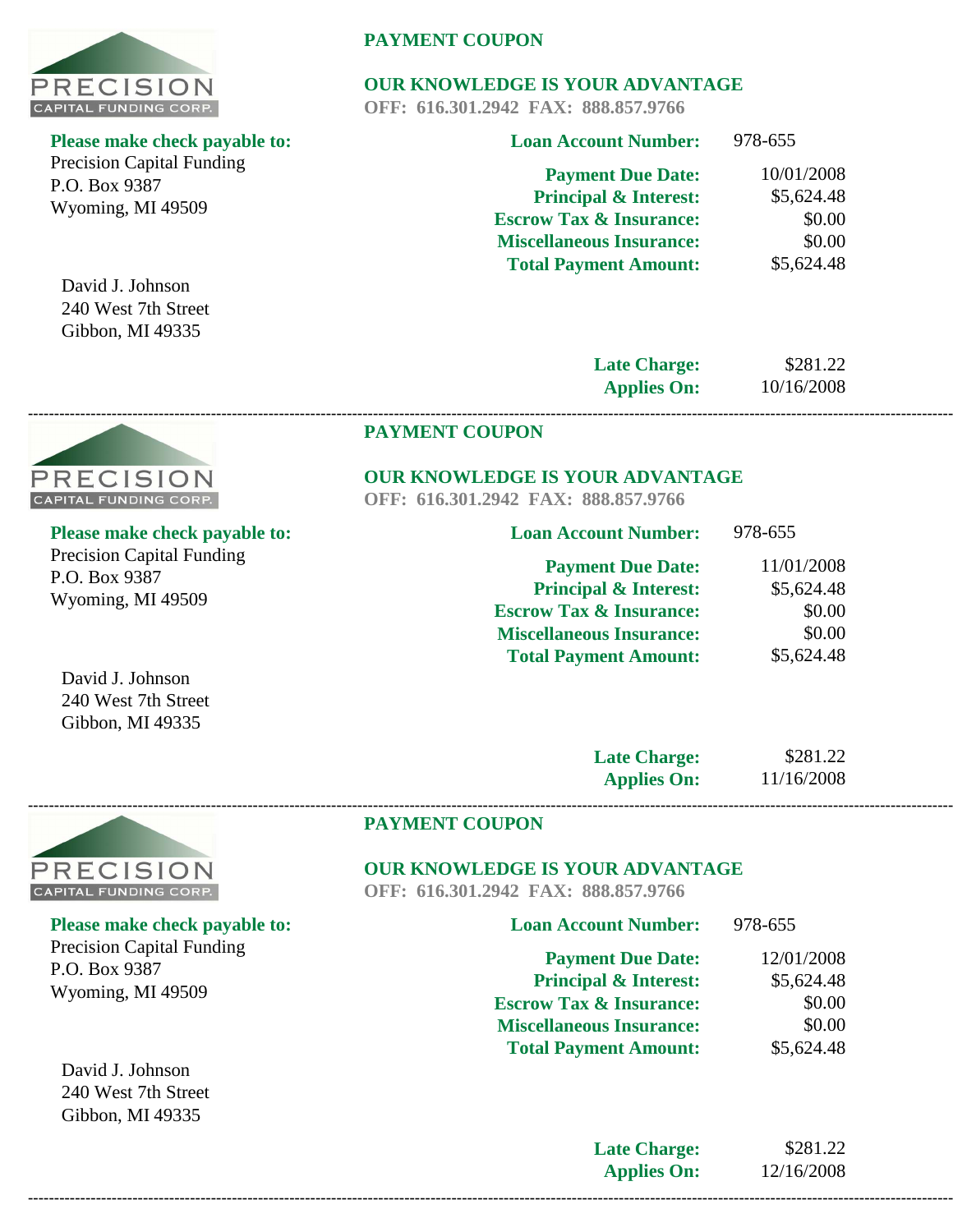

Precision Capital Funding P.O. Box 9387 Wyoming, MI 49509

David J. Johnson 240 West 7th Street Gibbon, MI 49335

# **PAYMENT COUPON**

# **OUR KNOWLEDGE IS YOUR ADVANTAGE**

**OFF: 616.301.2942 FAX: 888.857.9766**

| <b>Loan Account Number:</b>        | 978-655    |
|------------------------------------|------------|
| <b>Payment Due Date:</b>           | 01/01/2009 |
| <b>Principal &amp; Interest:</b>   | \$5,624.48 |
| <b>Escrow Tax &amp; Insurance:</b> | \$0.00     |
| <b>Miscellaneous Insurance:</b>    | \$0.00     |
| <b>Total Payment Amount:</b>       | \$5,624.48 |
|                                    |            |

**Late Charge: Applies On:** 01/16/2009

\$281.22

#### **PAYMENT COUPON**

# **OUR KNOWLEDGE IS YOUR ADVANTAGE**

**OFF: 616.301.2942 FAX: 888.857.9766**

**------------------------------------------------------------------------------------------------------------------------------------------------------------------------------------------------**

| <b>Please make check payable to:</b> |  |
|--------------------------------------|--|
| <b>Precision Capital Funding</b>     |  |
| P.O. Box 9387                        |  |
| $Wvomino$ MI $40500$                 |  |

| <b>Loan Account Number:</b>                | 978-655     |
|--------------------------------------------|-------------|
| <b>Payment Due Date:</b>                   | 02/01/2009  |
| <b>Principal &amp; Interest:</b>           | \$5,624.48  |
| $\blacksquare$ . The office $\blacksquare$ | ሶስ $\Omega$ |

| <b>Escrow Tax &amp; Insurance:</b> | \$0.00     |
|------------------------------------|------------|
| <b>Miscellaneous Insurance:</b>    | \$0.00     |
| <b>Total Payment Amount:</b>       | \$5,624.48 |

David J. Johnson 240 West 7th Street Gibbon, MI 49335

| <b>Late Charge:</b> | \$281.22   |
|---------------------|------------|
| <b>Applies On:</b>  | 02/16/2009 |



P.O. Box 9387

Wyoming, MI 49509

David J. Johnson

**Please make check payable to:** 

Precision Capital Funding

#### **PAYMENT COUPON**

# **OUR KNOWLEDGE IS YOUR ADVANTAGE**

**OFF: 616.301.2942 FAX: 888.857.9766**

| <b>Loan Account Number:</b>        | 978-655    |
|------------------------------------|------------|
| <b>Payment Due Date:</b>           | 03/01/2009 |
| <b>Principal &amp; Interest:</b>   | \$5,624.48 |
| <b>Escrow Tax &amp; Insurance:</b> | \$0.00     |
| <b>Miscellaneous Insurance:</b>    | \$0.00     |
| <b>Total Payment Amount:</b>       | \$5,624.48 |
|                                    |            |

240 West 7th Street Gibbon, MI 49335

**Late Charge: Applies On:**

\$281.22 03/16/2009

**PRECISION CAPITAL FUNDING CORP.** 

Wyoming, MI 49509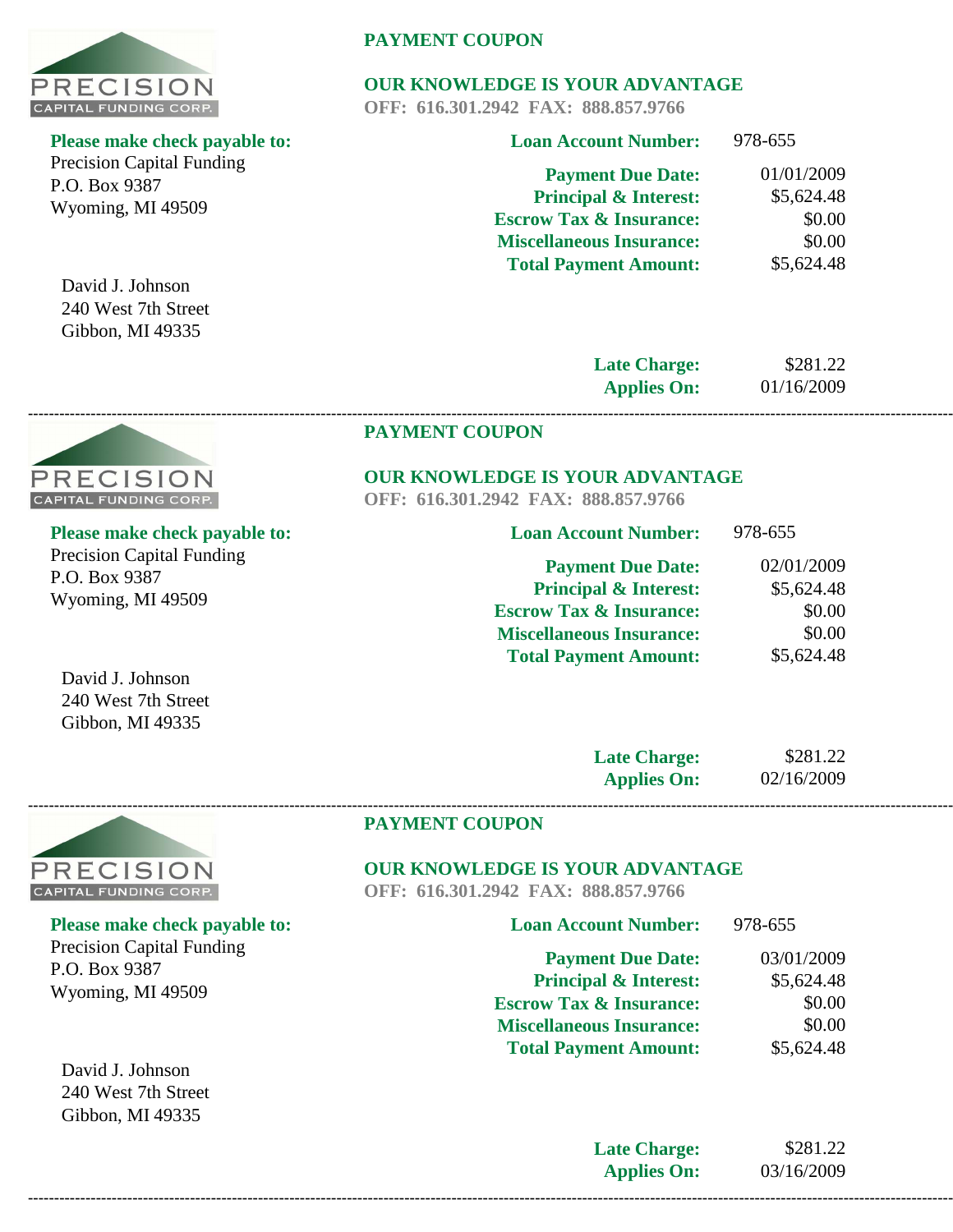

Precision Capital Funding P.O. Box 9387 Wyoming, MI 49509

David J. Johnson 240 West 7th Street Gibbon, MI 49335

# **PAYMENT COUPON**

# **OUR KNOWLEDGE IS YOUR ADVANTAGE**

**OFF: 616.301.2942 FAX: 888.857.9766**

| <b>Loan Account Number:</b>        | 978-655    |
|------------------------------------|------------|
| <b>Payment Due Date:</b>           | 04/01/2009 |
| <b>Principal &amp; Interest:</b>   | \$5,624.48 |
| <b>Escrow Tax &amp; Insurance:</b> | \$0.00     |
| <b>Miscellaneous Insurance:</b>    | \$0.00     |
| <b>Total Payment Amount:</b>       | \$5,624.48 |
|                                    |            |

**Late Charge: Applies On:**

\$281.22 04/16/2009

978-655

#### **PAYMENT COUPON**

#### **OUR KNOWLEDGE IS YOUR ADVANTAGE**

**Loan Account Number:**

**OFF: 616.301.2942 FAX: 888.857.9766**

**------------------------------------------------------------------------------------------------------------------------------------------------------------------------------------------------**

| <b>Please make check payable to:</b> |
|--------------------------------------|
| <b>Precision Capital Funding</b>     |
| P.O. Box 9387                        |
| Wyoming, MI 49509                    |

**PRECISION CAPITAL FUNDING CORP.** 

| <b>Payment Due Date:</b>           | 05/01/2009 |
|------------------------------------|------------|
| <b>Principal &amp; Interest:</b>   | \$5,624.48 |
| <b>Escrow Tax &amp; Insurance:</b> | \$0.00     |
| <b>Miscellaneous Insurance:</b>    | \$0.00     |
| <b>Total Payment Amount:</b>       | \$5,624.48 |

David J. Johnson 240 West 7th Street Gibbon, MI 49335

| <b>Late Charge:</b> | \$281.22   |
|---------------------|------------|
| <b>Applies On:</b>  | 05/16/2009 |



# **PAYMENT COUPON**

# **OUR KNOWLEDGE IS YOUR ADVANTAGE**

**OFF: 616.301.2942 FAX: 888.857.9766**

| <b>Loan Account Number:</b>        | 978-655    |
|------------------------------------|------------|
| <b>Payment Due Date:</b>           | 06/01/2009 |
| <b>Principal &amp; Interest:</b>   | \$5,624.48 |
| <b>Escrow Tax &amp; Insurance:</b> | \$0.00     |
| <b>Miscellaneous Insurance:</b>    | \$0.00     |
| <b>Total Payment Amount:</b>       | \$5,624.48 |
|                                    |            |

**Late Charge: Applies On:** \$281.22 06/16/2009 **------------------------------------------------------------------------------------------------------------------------------------------------------------------------------------------------**

# **Please make check payable to:**

Precision Capital Funding P.O. Box 9387 Wyoming, MI 49509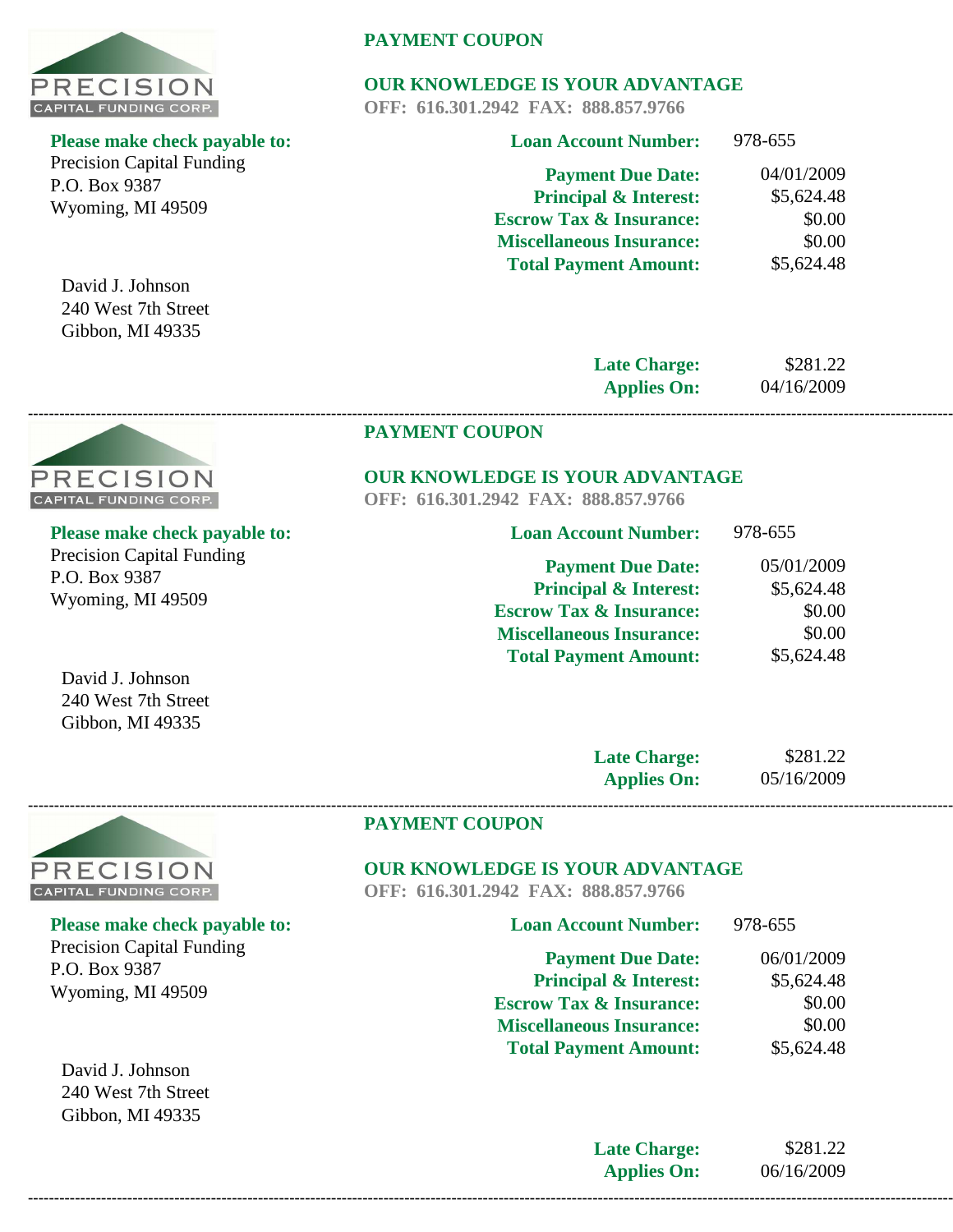

Precision Capital Funding P.O. Box 9387 Wyoming, MI 49509

David J. Johnson 240 West 7th Street Gibbon, MI 49335

**PRECISION CAPITAL FUNDING CORP.** 

# **PAYMENT COUPON**

# **OUR KNOWLEDGE IS YOUR ADVANTAGE**

**OFF: 616.301.2942 FAX: 888.857.9766**

| <b>Loan Account Number:</b>        | 978-655    |
|------------------------------------|------------|
| <b>Payment Due Date:</b>           | 07/01/2009 |
| <b>Principal &amp; Interest:</b>   | \$5,624.48 |
| <b>Escrow Tax &amp; Insurance:</b> | \$0.00     |
| <b>Miscellaneous Insurance:</b>    | \$0.00     |
| <b>Total Payment Amount:</b>       | \$5,624.48 |
|                                    |            |

**Late Charge: Applies On:**

\$281.22 07/16/2009

978-655

#### **PAYMENT COUPON**

#### **OUR KNOWLEDGE IS YOUR ADVANTAGE**

**Loan Account Number:**

**OFF: 616.301.2942 FAX: 888.857.9766**

**------------------------------------------------------------------------------------------------------------------------------------------------------------------------------------------------**

| <b>Please make check payable to:</b> |
|--------------------------------------|
| <b>Precision Capital Funding</b>     |
| P.O. Box 9387                        |
| Wyoming, MI 49509                    |

| 08/01/2009 |
|------------|
| \$5,624.48 |
| \$0.00     |
| \$0.00     |
| \$5,624.48 |
|            |

David J. Johnson 240 West 7th Street Gibbon, MI 49335

| <b>Late Charge:</b> | \$281.22   |
|---------------------|------------|
| <b>Applies On:</b>  | 08/16/2009 |



# **PAYMENT COUPON**

# **OUR KNOWLEDGE IS YOUR ADVANTAGE**

**OFF: 616.301.2942 FAX: 888.857.9766**

| <b>Loan Account Number:</b>        | 978-655    |
|------------------------------------|------------|
| <b>Payment Due Date:</b>           | 09/01/2009 |
| <b>Principal &amp; Interest:</b>   | \$5,624.48 |
| <b>Escrow Tax &amp; Insurance:</b> | \$0.00     |
| <b>Miscellaneous Insurance:</b>    | \$0.00     |
| <b>Total Payment Amount:</b>       | \$5,624.48 |
|                                    |            |

**Late Charge: Applies On:** \$281.22 09/16/2009 **------------------------------------------------------------------------------------------------------------------------------------------------------------------------------------------------**

#### **Please make check payable to:**

Precision Capital Funding P.O. Box 9387 Wyoming, MI 49509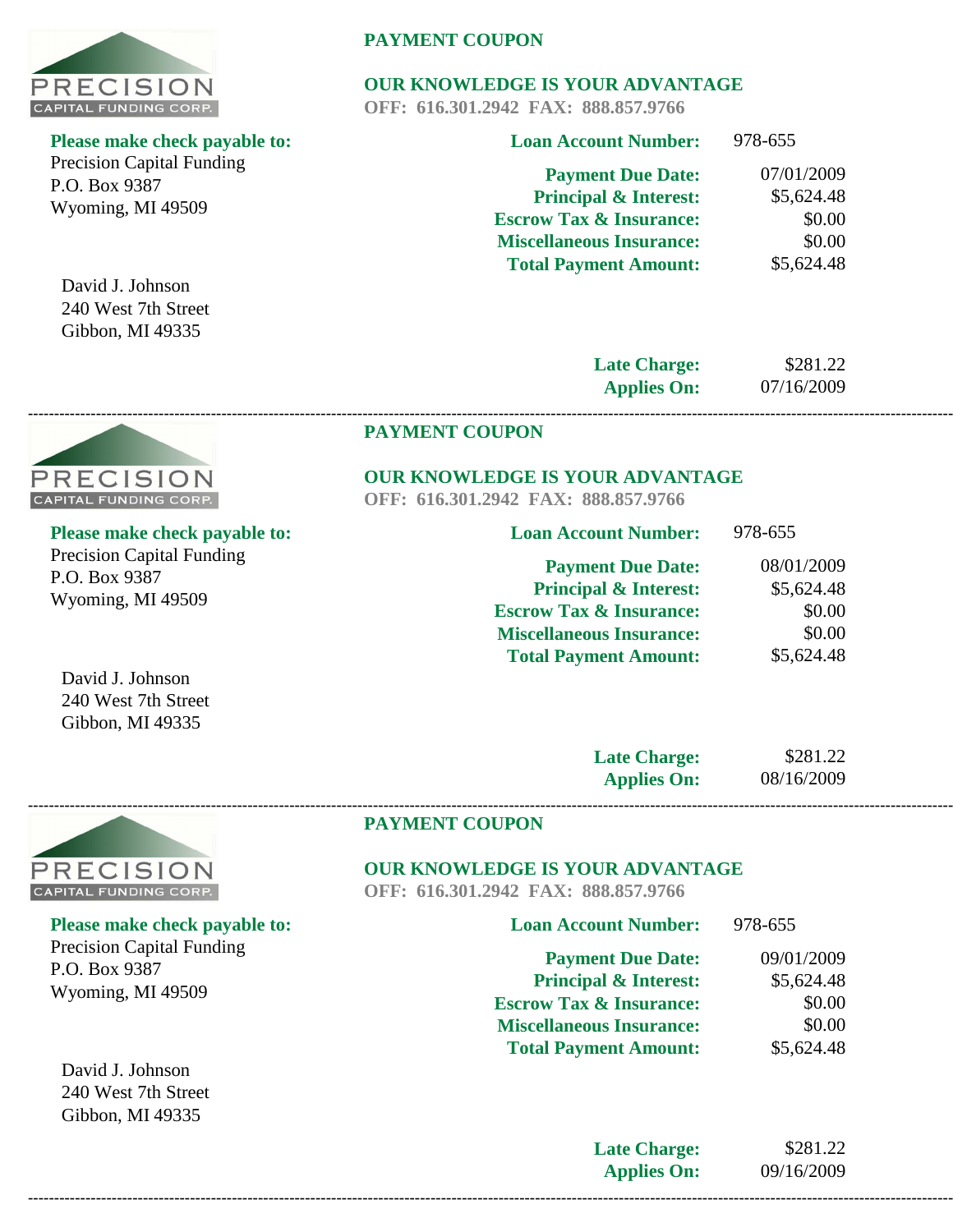

Precision Capital Funding P.O. Box 9387 Wyoming, MI 49509

David J. Johnson 240 West 7th Street Gibbon, MI 49335

# **PAYMENT COUPON**

# **OUR KNOWLEDGE IS YOUR ADVANTAGE**

**OFF: 616.301.2942 FAX: 888.857.9766**

| <b>Loan Account Number:</b>        | 978-655    |
|------------------------------------|------------|
| <b>Payment Due Date:</b>           | 10/01/2009 |
| <b>Principal &amp; Interest:</b>   | \$5,624.48 |
| <b>Escrow Tax &amp; Insurance:</b> | \$0.00     |
| <b>Miscellaneous Insurance:</b>    | \$0.00     |
| <b>Total Payment Amount:</b>       | \$5,624.48 |
|                                    |            |

**Late Charge: Applies On:**

\$281.22 10/16/2009

978-655

#### **PAYMENT COUPON**

# **OUR KNOWLEDGE IS YOUR ADVANTAGE**

**Loan Account Number:**

**OFF: 616.301.2942 FAX: 888.857.9766**

**------------------------------------------------------------------------------------------------------------------------------------------------------------------------------------------------**

| ase make check payable to: |
|----------------------------|
| cision Capital Funding     |
| . Box 9387                 |
| oming, MI 49509            |
|                            |

| <b>Payment Due Date:</b>           | 11/01/2009 |
|------------------------------------|------------|
| <b>Principal &amp; Interest:</b>   | \$5,624.48 |
| <b>Escrow Tax &amp; Insurance:</b> | \$0.00     |
| <b>Miscellaneous Insurance:</b>    | \$0.00     |
| <b>Total Payment Amount:</b>       | \$5,624.48 |

David J. Johnson 240 West 7th Street Gibbon, MI 49335

| <b>Late Charge:</b> | \$281.22   |
|---------------------|------------|
| <b>Applies On:</b>  | 11/16/2009 |



P.O. Box 9387

**Please make check payable to:** 

Precision Capital Funding

Wyoming, MI 49509

David J. Johnson 240 West 7th Street Gibbon, MI 49335

#### **PAYMENT COUPON**

# **OUR KNOWLEDGE IS YOUR ADVANTAGE**

**OFF: 616.301.2942 FAX: 888.857.9766**

| <b>Loan Account Number:</b>        | 978-655    |
|------------------------------------|------------|
| <b>Payment Due Date:</b>           | 12/01/2009 |
| <b>Principal &amp; Interest:</b>   | \$5,624.48 |
| <b>Escrow Tax &amp; Insurance:</b> | \$0.00     |
| <b>Miscellaneous Insurance:</b>    | \$0.00     |
| <b>Total Payment Amount:</b>       | \$5,624.48 |
|                                    |            |

**Late Charge: Applies On:** \$281.22 12/16/2009



**Please make check payable to:** 

Prec  $P.O$ Wy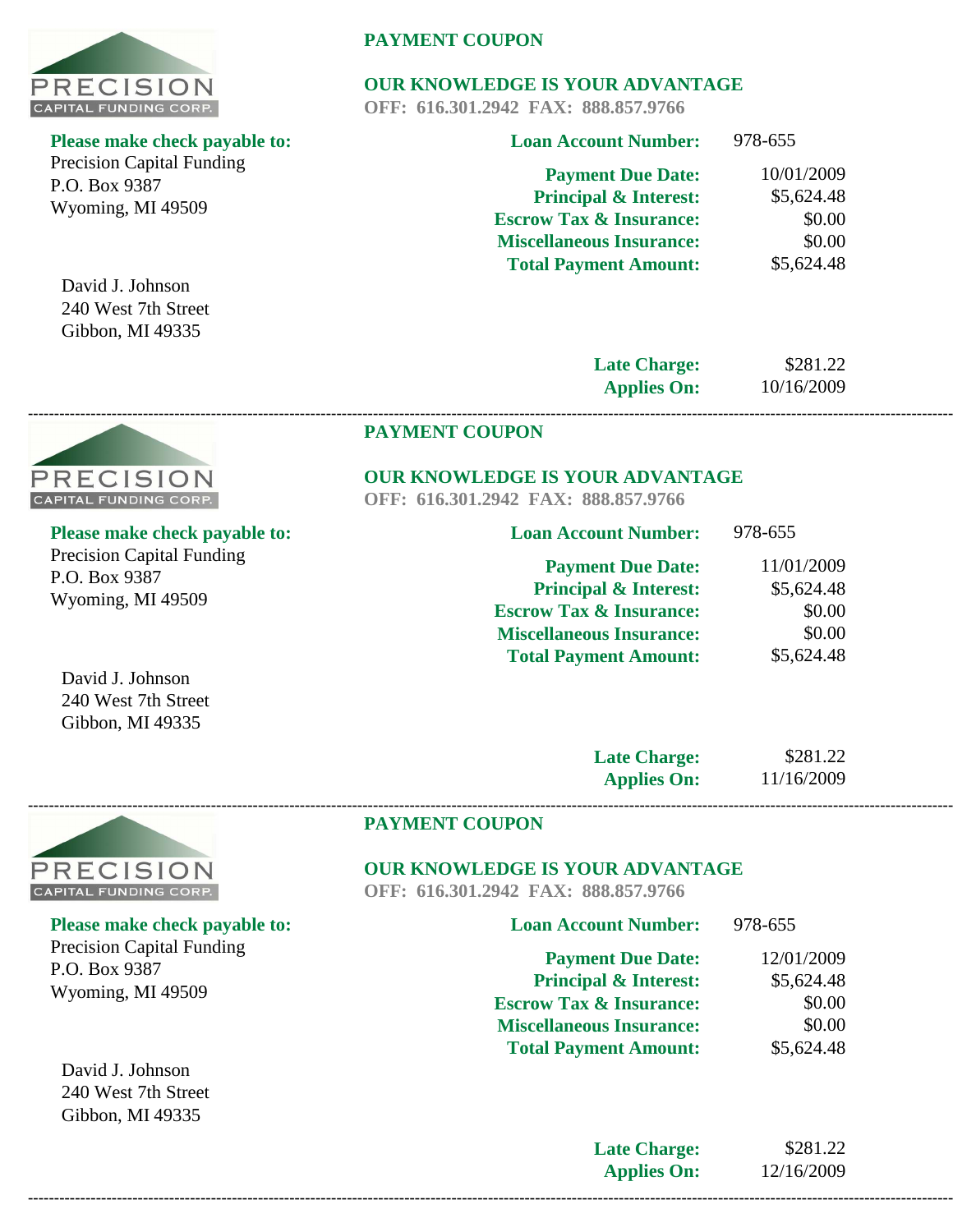

Precision Capital Funding P.O. Box 9387 Wyoming, MI 49509

David J. Johnson 240 West 7th Street Gibbon, MI 49335

# **PAYMENT COUPON**

# **OUR KNOWLEDGE IS YOUR ADVANTAGE**

**OFF: 616.301.2942 FAX: 888.857.9766**

| <b>Loan Account Number:</b>        | 978-655    |
|------------------------------------|------------|
| <b>Payment Due Date:</b>           | 01/01/2010 |
| <b>Principal &amp; Interest:</b>   | \$5,624.48 |
| <b>Escrow Tax &amp; Insurance:</b> | \$0.00     |
| <b>Miscellaneous Insurance:</b>    | \$0.00     |
| <b>Total Payment Amount:</b>       | \$5,624.48 |
|                                    |            |

**Late Charge: Applies On:** \$281.22 01/16/2010

#### **PAYMENT COUPON**

#### **OUR KNOWLEDGE IS YOUR ADVANTAGE**

**OFF: 616.301.2942 FAX: 888.857.9766**

**------------------------------------------------------------------------------------------------------------------------------------------------------------------------------------------------**

| <b>Loan Account Number:</b>        | 978-655    |
|------------------------------------|------------|
| <b>Payment Due Date:</b>           | 02/01/2010 |
| <b>Principal &amp; Interest:</b>   | \$5,624.48 |
| <b>Escrow Tax &amp; Insurance:</b> | \$0.00     |
| <b>Miscellaneous Insurance:</b>    | \$0.00     |
| <b>Total Payment Amount:</b>       | \$5,624.48 |

David J. Johnson 240 West 7th Street Gibbon, MI 49335

| <b>Late Charge:</b> | \$281.22   |
|---------------------|------------|
| <b>Applies On:</b>  | 02/16/2010 |



P.O. Box 9387

**Please make check payable to:** 

Precision Capital Funding

Wyoming, MI 49509

David J. Johnson 240 West 7th Street Gibbon, MI 49335

# **PAYMENT COUPON**

# **OUR KNOWLEDGE IS YOUR ADVANTAGE**

**OFF: 616.301.2942 FAX: 888.857.9766**

| <b>Loan Account Number:</b>        | 978-655    |
|------------------------------------|------------|
| <b>Payment Due Date:</b>           | 03/01/2010 |
| <b>Principal &amp; Interest:</b>   | \$5,624.48 |
| <b>Escrow Tax &amp; Insurance:</b> | \$0.00     |
| <b>Miscellaneous Insurance:</b>    | \$0.00     |
| <b>Total Payment Amount:</b>       | \$5,624.48 |
|                                    |            |

|--|



**Please make check payable to:** 

Precision Capital Funding P.O. Box 9387 Wyoming, MI 49509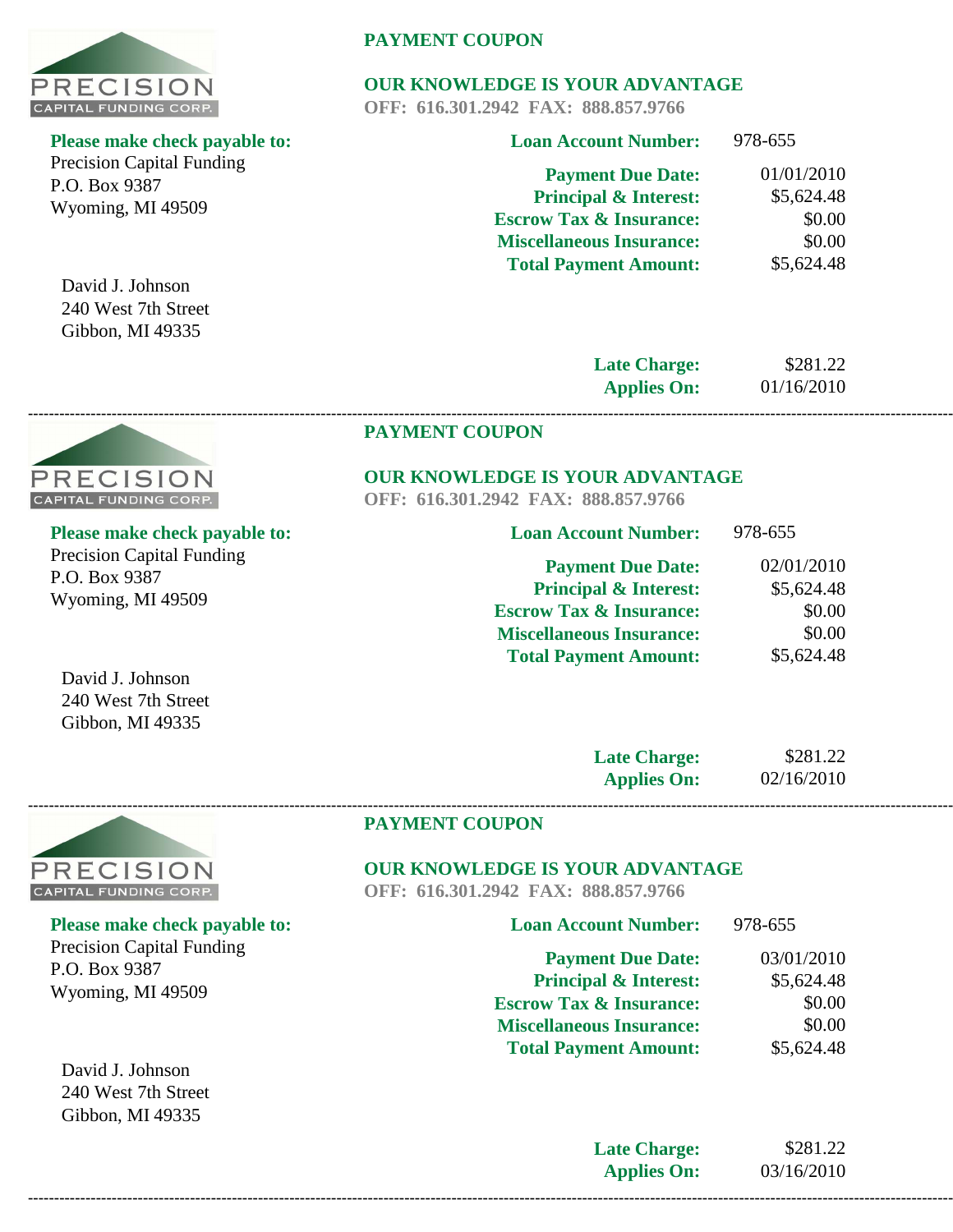

Precision Capital Funding P.O. Box 9387 Wyoming, MI 49509

David J. Johnson 240 West 7th Street Gibbon, MI 49335

# **PAYMENT COUPON**

# **OUR KNOWLEDGE IS YOUR ADVANTAGE**

**OFF: 616.301.2942 FAX: 888.857.9766**

| <b>Loan Account Number:</b>        | 978-655    |
|------------------------------------|------------|
| <b>Payment Due Date:</b>           | 04/01/2010 |
| <b>Principal &amp; Interest:</b>   | \$5,624.48 |
| <b>Escrow Tax &amp; Insurance:</b> | \$0.00     |
| <b>Miscellaneous Insurance:</b>    | \$0.00     |
| <b>Total Payment Amount:</b>       | \$5,624.48 |
|                                    |            |

**Late Charge: Applies On:** 04/16/2010

\$281.22

978-655

#### **PAYMENT COUPON**

# **OUR KNOWLEDGE IS YOUR ADVANTAGE**

**Loan Account Number:**

**OFF: 616.301.2942 FAX: 888.857.9766**

**------------------------------------------------------------------------------------------------------------------------------------------------------------------------------------------------**

| <b>Please make check payable to:</b> |
|--------------------------------------|
| <b>Precision Capital Funding</b>     |
| P.O. Box 9387                        |
| Wyoming, MI 49509                    |

**PRECISION CAPITAL FUNDING CORP.** 

| <b>Payment Due Date:</b>           | 05/01/2010 |
|------------------------------------|------------|
| <b>Principal &amp; Interest:</b>   | \$5,624.48 |
| <b>Escrow Tax &amp; Insurance:</b> | \$0.00     |
| <b>Miscellaneous Insurance:</b>    | \$0.00     |
| <b>Total Payment Amount:</b>       | \$5,624.48 |
|                                    |            |

David J. Johnson 240 West 7th Street Gibbon, MI 49335

| <b>Late Charge:</b> | \$281.22   |
|---------------------|------------|
| <b>Applies On:</b>  | 05/16/2010 |



#### **PAYMENT COUPON**

# **OUR KNOWLEDGE IS YOUR ADVANTAGE**

**OFF: 616.301.2942 FAX: 888.857.9766**

| <b>Loan Account Number:</b>        | 978-655    |
|------------------------------------|------------|
| <b>Payment Due Date:</b>           | 06/01/2010 |
| <b>Principal &amp; Interest:</b>   | \$5,624.48 |
| <b>Escrow Tax &amp; Insurance:</b> | \$0.00     |
| <b>Miscellaneous Insurance:</b>    | \$0.00     |
| <b>Total Payment Amount:</b>       | \$5,624.48 |
|                                    |            |

**Late Charge: Applies On:** \$281.22 06/16/2010 **------------------------------------------------------------------------------------------------------------------------------------------------------------------------------------------------**



# **Please make check payable to:**  Precision Capital Funding P.O. Box 9387

Wyoming, MI 49509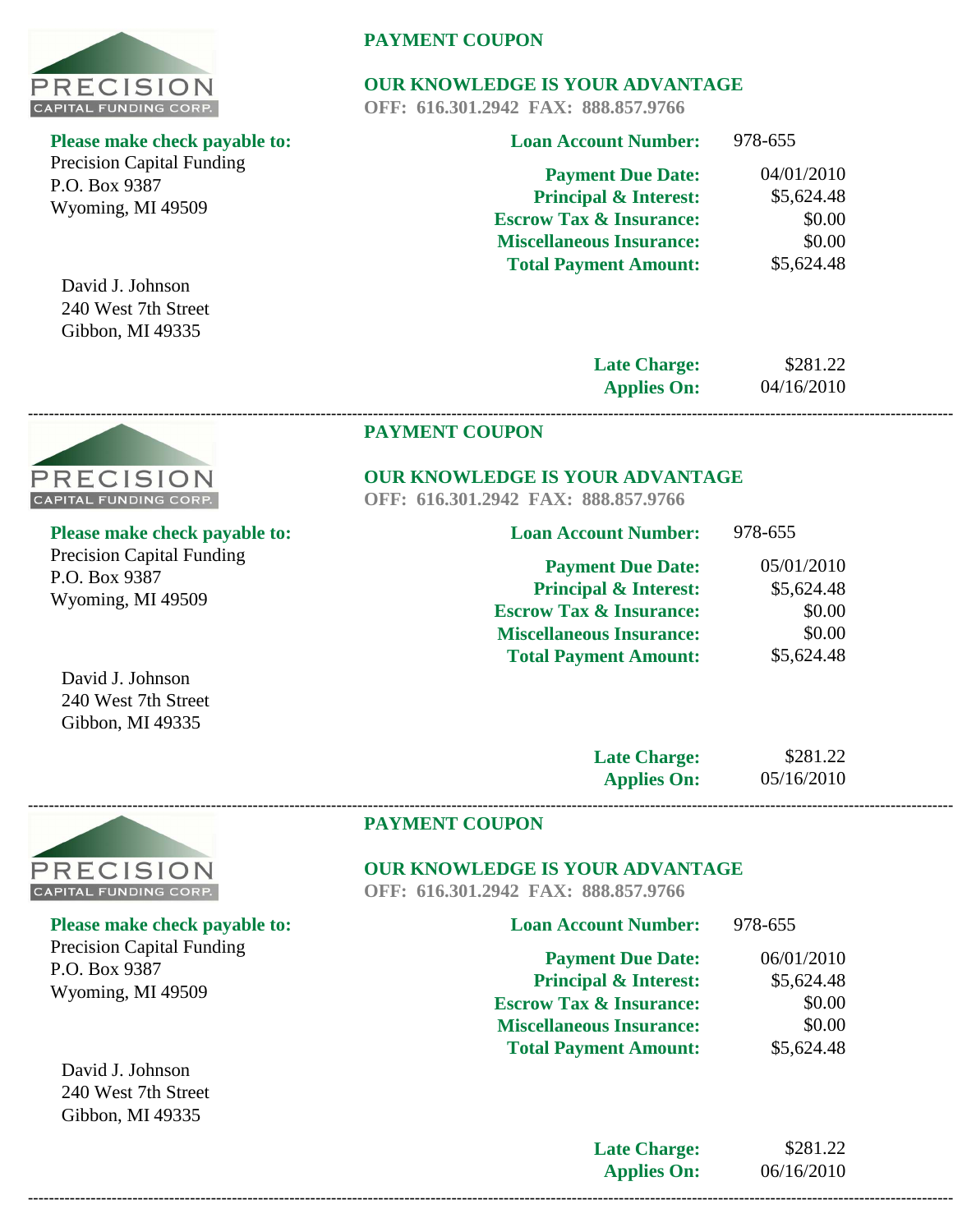

Precision Capital Funding P.O. Box 9387 Wyoming, MI 49509

David J. Johnson 240 West 7th Street Gibbon, MI 49335

# **PAYMENT COUPON**

# **OUR KNOWLEDGE IS YOUR ADVANTAGE**

**OFF: 616.301.2942 FAX: 888.857.9766**

| <b>Loan Account Number:</b>        | 978-655    |
|------------------------------------|------------|
| <b>Payment Due Date:</b>           | 07/01/2010 |
| <b>Principal &amp; Interest:</b>   | \$5,624.48 |
| <b>Escrow Tax &amp; Insurance:</b> | \$0.00     |
| <b>Miscellaneous Insurance:</b>    | \$0.00     |
| <b>Total Payment Amount:</b>       | \$5,624.48 |
|                                    |            |

**Late Charge: Applies On:** 07/16/2010

\$281.22

\$5,624.48

978-655

#### **PAYMENT COUPON**

# **OUR KNOWLEDGE IS YOUR ADVANTAGE**

**Loan Account Number:**

**Total Payment Amount:**

**OFF: 616.301.2942 FAX: 888.857.9766**

**------------------------------------------------------------------------------------------------------------------------------------------------------------------------------------------------**

| Please make check payable to:    |  |
|----------------------------------|--|
| <b>Precision Capital Funding</b> |  |
| P.O. Box 9387                    |  |
| Wyoming, MI 49509                |  |

| , , , , , , , , , , |
|---------------------|
| 08/01/2010          |
| \$5,624.48          |
| \$0.00              |
| \$0.00              |
|                     |

240 West 7th Street

| <b>Late Charge:</b> | \$281.22   |
|---------------------|------------|
| <b>Applies On:</b>  | 08/16/2010 |



P.O. Box 9387

**Please make check payable to:** 

Precision Capital Funding

Wyoming, MI 49509

David J. Johnson 240 West 7th Street Gibbon, MI 49335

#### **PAYMENT COUPON**

# **OUR KNOWLEDGE IS YOUR ADVANTAGE**

**OFF: 616.301.2942 FAX: 888.857.9766**

| <b>Loan Account Number:</b>        | 978-655    |
|------------------------------------|------------|
| <b>Payment Due Date:</b>           | 09/01/2010 |
| <b>Principal &amp; Interest:</b>   | \$5,624.48 |
| <b>Escrow Tax &amp; Insurance:</b> | \$0.00     |
| <b>Miscellaneous Insurance:</b>    | \$0.00     |
| <b>Total Payment Amount:</b>       | \$5,624.48 |
|                                    |            |

|--|



PRECISION

David J. Johnson

Gibbon, MI 49335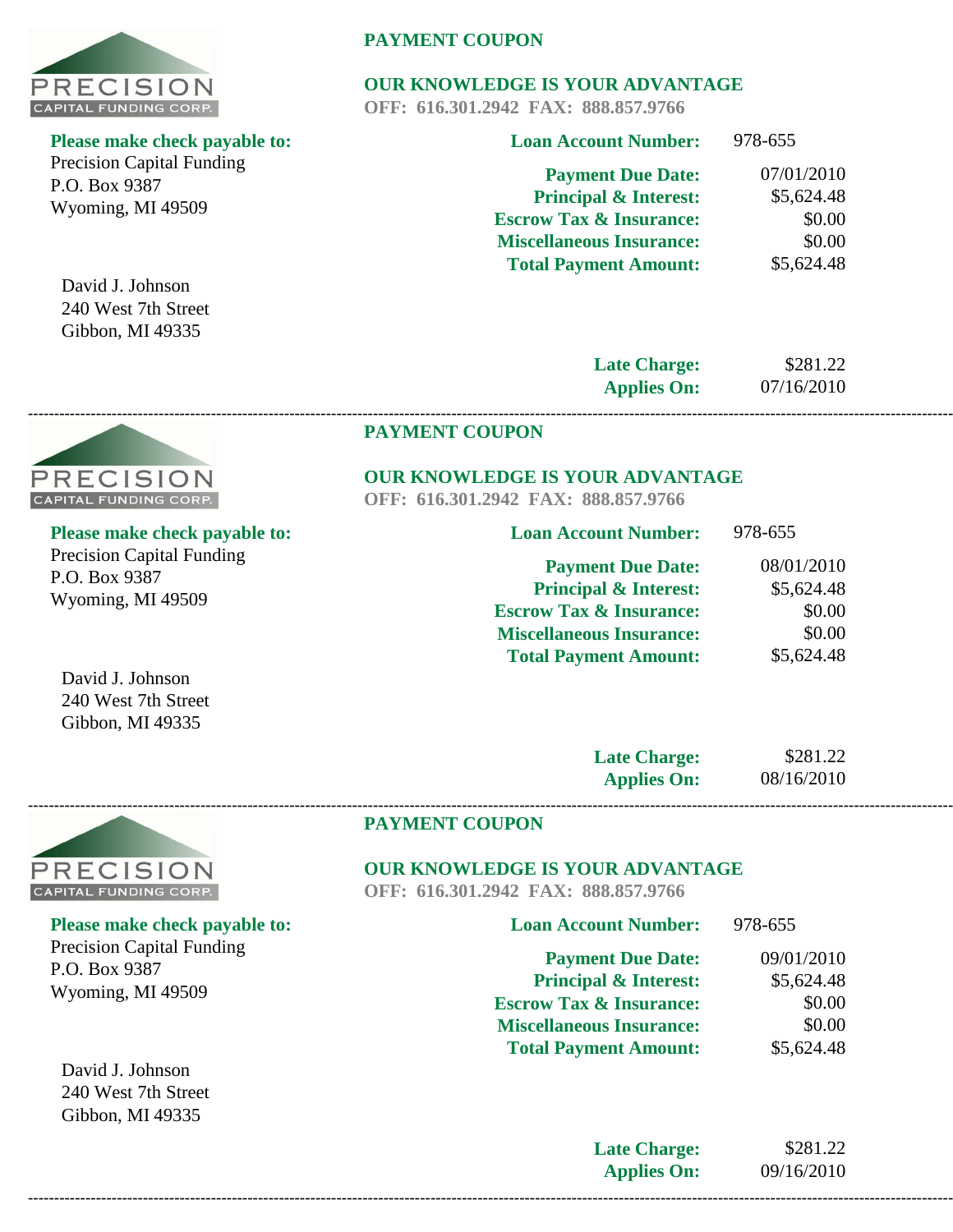

Precision Capital Funding P.O. Box 9387 Wyoming, MI 49509

David J. Johnson 240 West 7th Street Gibbon, MI 49335

# **PAYMENT COUPON**

# **OUR KNOWLEDGE IS YOUR ADVANTAGE**

**OFF: 616.301.2942 FAX: 888.857.9766**

| <b>Loan Account Number:</b>        | 978-655    |
|------------------------------------|------------|
| <b>Payment Due Date:</b>           | 10/01/2010 |
| <b>Principal &amp; Interest:</b>   | \$5,624.48 |
| <b>Escrow Tax &amp; Insurance:</b> | \$0.00     |
| <b>Miscellaneous Insurance:</b>    | \$0.00     |
| <b>Total Payment Amount:</b>       | \$5,624.48 |
|                                    |            |

**Late Charge: Applies On:** \$281.22 10/16/2010

# **PAYMENT COUPON**

# **OUR KNOWLEDGE IS YOUR ADVANTAGE**

**OFF: 616.301.2942 FAX: 888.857.9766**

**------------------------------------------------------------------------------------------------------------------------------------------------------------------------------------------------**

| <b>Loan Account Number:</b>        | 978-655    |
|------------------------------------|------------|
| <b>Payment Due Date:</b>           | 11/01/2010 |
| <b>Principal &amp; Interest:</b>   | \$5,624.48 |
| <b>Escrow Tax &amp; Insurance:</b> | \$0.00     |
| <b>Miscellaneous Insurance:</b>    | \$0.00     |
| <b>Total Payment Amount:</b>       | \$5,624.48 |
|                                    |            |

David J. Johnson 240 West 7th Street Gibbon, MI 49335

| <b>Late Charge:</b> | \$281.22   |
|---------------------|------------|
| <b>Applies On:</b>  | 11/16/2010 |



P.O. Box 9387

Wyoming, MI 49509

David J. Johnson 240 West 7th Street Gibbon, MI 49335

**Please make check payable to:** 

Precision Capital Funding

#### **PAYMENT COUPON**

# **OUR KNOWLEDGE IS YOUR ADVANTAGE**

**OFF: 616.301.2942 FAX: 888.857.9766**

| <b>Loan Account Number:</b>        | 978-655    |
|------------------------------------|------------|
| <b>Payment Due Date:</b>           | 12/01/2010 |
| <b>Principal &amp; Interest:</b>   | \$5,624.48 |
| <b>Escrow Tax &amp; Insurance:</b> | \$0.00     |
| <b>Miscellaneous Insurance:</b>    | \$0.00     |
| <b>Total Payment Amount:</b>       | \$5,624.48 |
|                                    |            |

**Late Charge: Applies On:** \$281.22 12/16/2010 **------------------------------------------------------------------------------------------------------------------------------------------------------------------------------------------------**



**Please make check payable to:** 

Precision Capital Funding P.O. Box 9387 Wyoming, MI 49509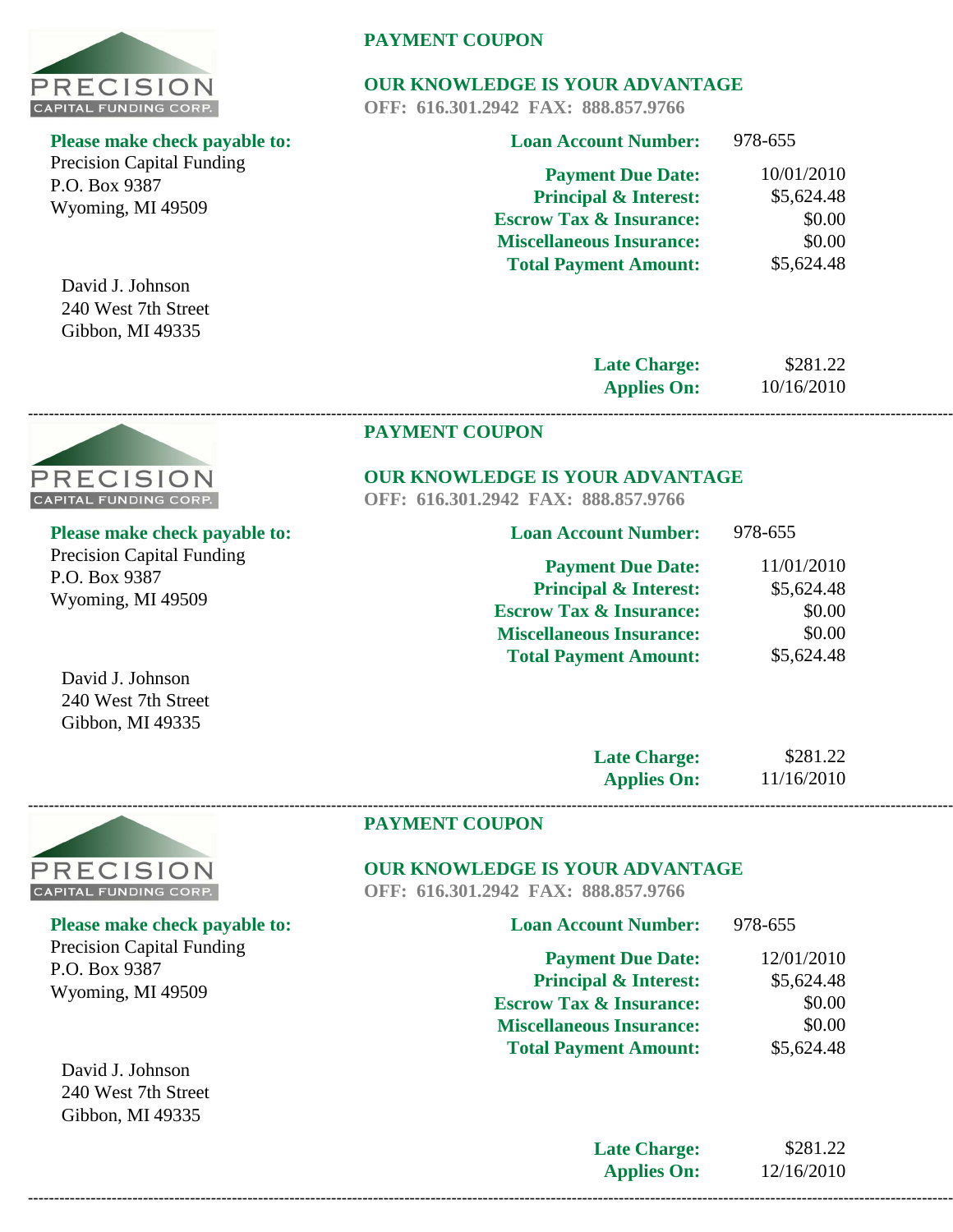

Precision Capital Funding P.O. Box 9387 Wyoming, MI 49509

David J. Johnson 240 West 7th Street Gibbon, MI 49335

PRECISION **CAPITAL FUNDING CORP.** 

# **PAYMENT COUPON**

# **OUR KNOWLEDGE IS YOUR ADVANTAGE**

**OFF: 616.301.2942 FAX: 888.857.9766**

| <b>Loan Account Number:</b>        | 978-655    |
|------------------------------------|------------|
| <b>Payment Due Date:</b>           | 01/01/2011 |
| <b>Principal &amp; Interest:</b>   | \$5,624.48 |
| <b>Escrow Tax &amp; Insurance:</b> | \$0.00     |
| <b>Miscellaneous Insurance:</b>    | \$0.00     |
| <b>Total Payment Amount:</b>       | \$5,624.48 |
|                                    |            |

**Late Charge: Applies On:** 01/16/2011

\$281.22

 $278-655$ 

#### **PAYMENT COUPON**

# **OUR KNOWLEDGE IS YOUR ADVANTAGE**

**OFF: 616.301.2942 FAX: 888.857.9766**

**------------------------------------------------------------------------------------------------------------------------------------------------------------------------------------------------**

| Please make check payable to:    |  |
|----------------------------------|--|
| <b>Precision Capital Funding</b> |  |
| P.O. Box 9387                    |  |
| Wyoming, MI 49509                |  |

| Loan Account Number: | 978-000 |
|----------------------|---------|
|                      |         |
|                      |         |

**Loan Account Number:**

| <b>Payment Due Date:</b>           | 02/01/2011 |
|------------------------------------|------------|
| <b>Principal &amp; Interest:</b>   | \$5,624.48 |
| <b>Escrow Tax &amp; Insurance:</b> | \$0.00     |
| <b>Miscellaneous Insurance:</b>    | \$0.00     |
| <b>Total Payment Amount:</b>       | \$5,624.48 |

David J. Johnson 240 West 7th Street Gibbon, MI 49335

| <b>Late Charge:</b> | \$281.22   |
|---------------------|------------|
| <b>Applies On:</b>  | 02/16/2011 |



**Please make check payable to:**  Precision Capital Funding P.O. Box 9387 Wyoming, MI 49509

David J. Johnson 240 West 7th Street Gibbon, MI 49335

#### **PAYMENT COUPON**

# **OUR KNOWLEDGE IS YOUR ADVANTAGE**

**OFF: 616.301.2942 FAX: 888.857.9766**

| 978-655    |
|------------|
| 03/01/2011 |
| \$5,624.48 |
| \$0.00     |
| \$0.00     |
| \$5,624.48 |
|            |

**Late Charge: Applies On:**

\$281.22 03/16/2011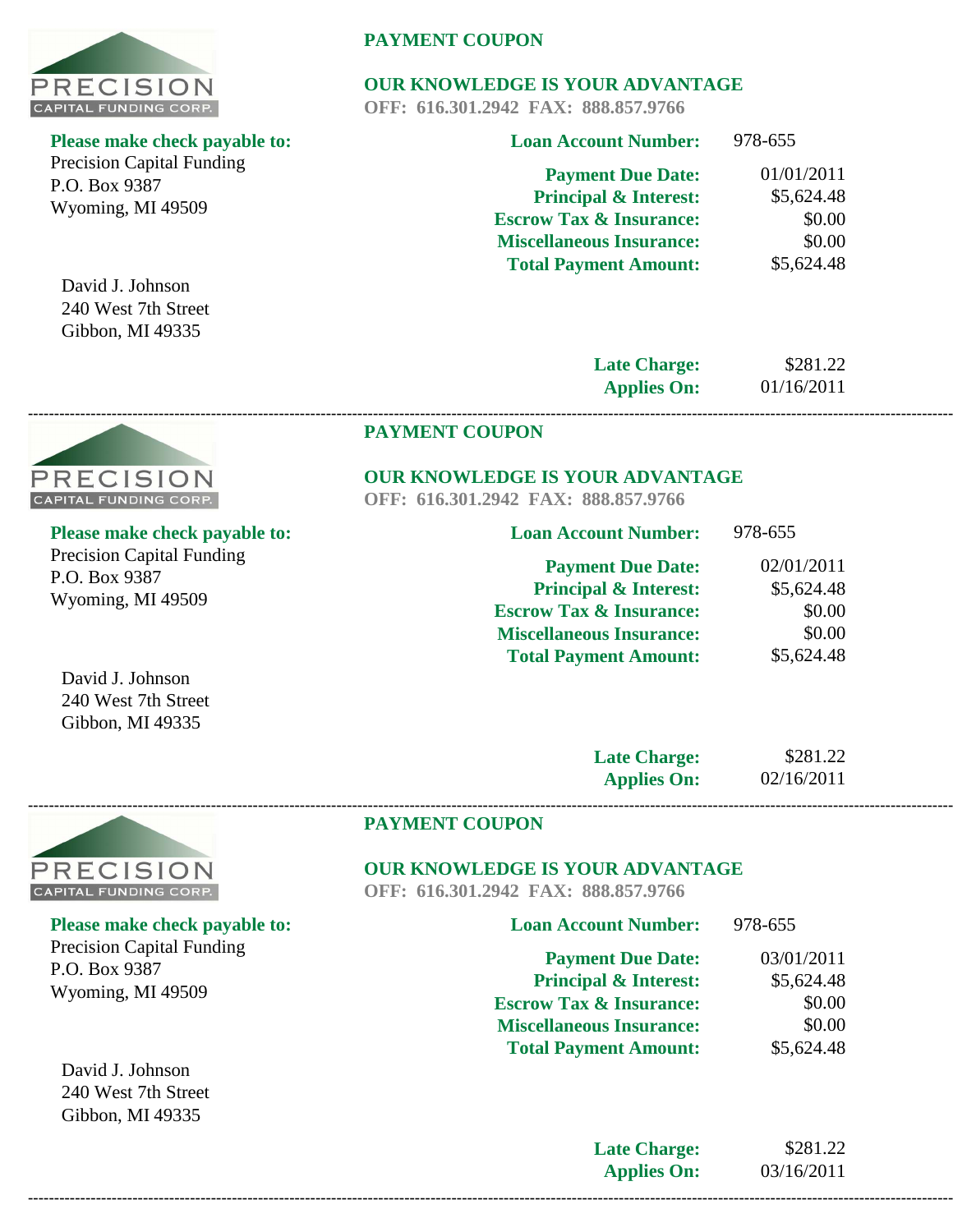

Precision Capital Funding P.O. Box 9387 Wyoming, MI 49509

David J. Johnson 240 West 7th Street Gibbon, MI 49335

**PRECISION CAPITAL FUNDING CORP.** 

# **PAYMENT COUPON**

# **OUR KNOWLEDGE IS YOUR ADVANTAGE**

**OFF: 616.301.2942 FAX: 888.857.9766**

| <b>Loan Account Number:</b>        | 978-655    |
|------------------------------------|------------|
| <b>Payment Due Date:</b>           | 04/01/2011 |
| <b>Principal &amp; Interest:</b>   | \$5,624.48 |
| <b>Escrow Tax &amp; Insurance:</b> | \$0.00     |
| <b>Miscellaneous Insurance:</b>    | \$0.00     |
| <b>Total Payment Amount:</b>       | \$5,624.48 |
|                                    |            |

**Late Charge: Applies On:**

\$281.22 04/16/2011

 $079.655$ 

#### **PAYMENT COUPON**

# **OUR KNOWLEDGE IS YOUR ADVANTAGE**

**OFF: 616.301.2942 FAX: 888.857.9766**

**------------------------------------------------------------------------------------------------------------------------------------------------------------------------------------------------**

| Please make check payable to:    |
|----------------------------------|
| <b>Precision Capital Funding</b> |
| P.O. Box 9387                    |
| Wyoming, MI 49509                |

| LOAN ACCOUNT NUMBER      | $7/0-0.33$ |
|--------------------------|------------|
| <b>Payment Due Date:</b> | 05/01/2011 |

**Loan Account Number:**

| <b>Principal &amp; Interest:</b>   | \$5,624.48 |
|------------------------------------|------------|
| <b>Escrow Tax &amp; Insurance:</b> | \$0.00     |
| <b>Miscellaneous Insurance:</b>    | \$0.00     |
| <b>Total Payment Amount:</b>       | \$5,624.48 |

David J. Johnson 240 West 7th Street Gibbon, MI 49335

| <b>Late Charge:</b> | \$281.22   |
|---------------------|------------|
| <b>Applies On:</b>  | 05/16/2011 |



**Please make check payable to:**  Precision Capital Funding P.O. Box 9387 Wyoming, MI 49509

David J. Johnson 240 West 7th Street Gibbon, MI 49335

#### **PAYMENT COUPON**

# **OUR KNOWLEDGE IS YOUR ADVANTAGE**

**OFF: 616.301.2942 FAX: 888.857.9766**

**Late Charge: Applies On:**

\$281.22 06/16/2011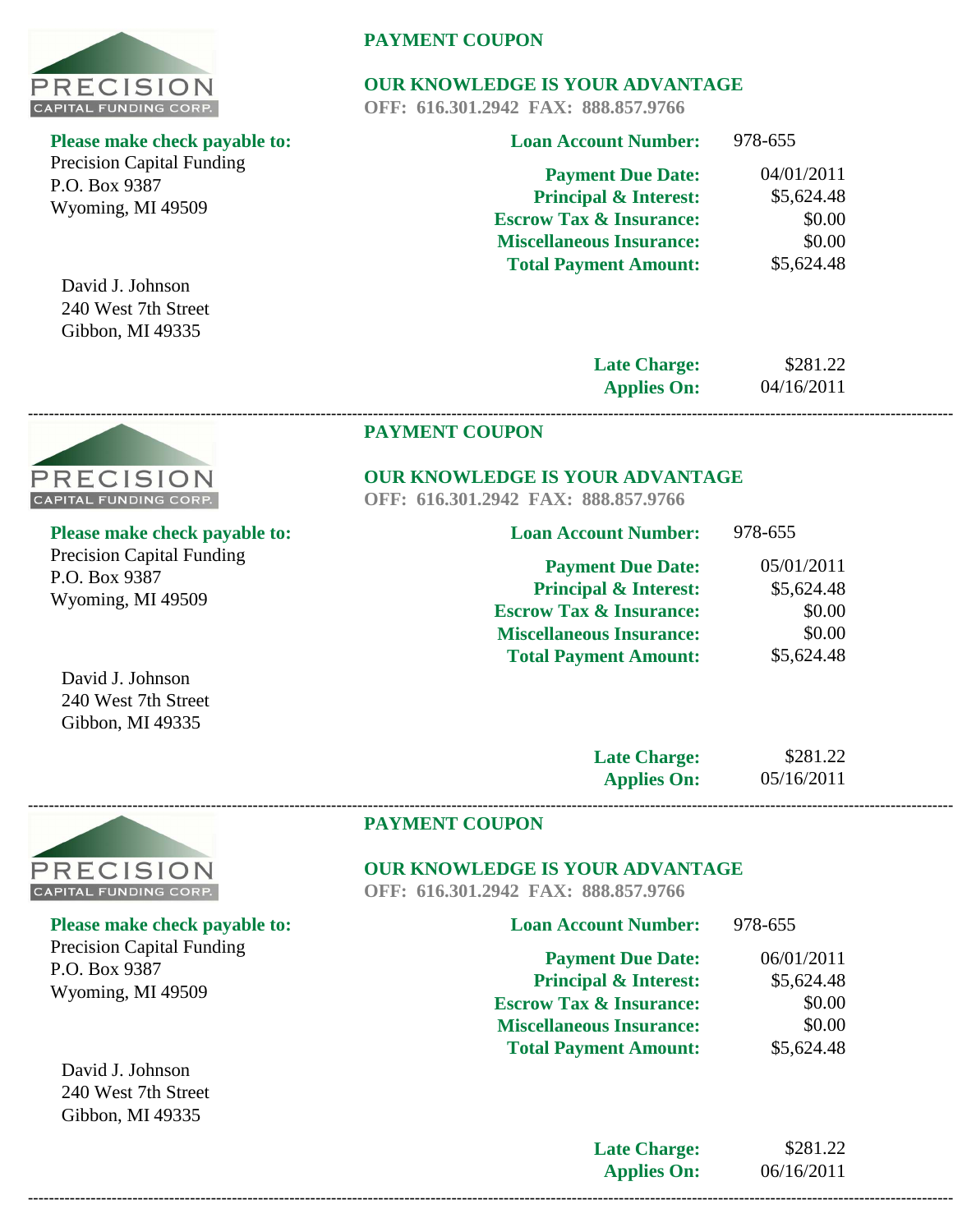

Precision Capital Funding P.O. Box 9387 Wyoming, MI 49509

David J. Johnson 240 West 7th Street Gibbon, MI 49335

# **PAYMENT COUPON**

# **OUR KNOWLEDGE IS YOUR ADVANTAGE**

**OFF: 616.301.2942 FAX: 888.857.9766**

| <b>Loan Account Number:</b>        | 978-655    |
|------------------------------------|------------|
| <b>Payment Due Date:</b>           | 07/01/2011 |
| <b>Principal &amp; Interest:</b>   | \$5,624.48 |
| <b>Escrow Tax &amp; Insurance:</b> | \$0.00     |
| <b>Miscellaneous Insurance:</b>    | \$0.00     |
| <b>Total Payment Amount:</b>       | \$5,624.48 |
|                                    |            |

**Late Charge: Applies On:**

\$281.22 07/16/2011

978-655

#### **PAYMENT COUPON**

#### **OUR KNOWLEDGE IS YOUR ADVANTAGE**

**Loan Account Number:**

**OFF: 616.301.2942 FAX: 888.857.9766**

**------------------------------------------------------------------------------------------------------------------------------------------------------------------------------------------------**

| <b>Please make check payable to</b> |
|-------------------------------------|
| <b>Precision Capital Funding</b>    |
| P.O. Box 9387                       |
| $Wvomino$ MI $40500$                |

| <b>Payment Due Date:</b>           | 08/01/2011 |
|------------------------------------|------------|
| <b>Principal &amp; Interest:</b>   | \$5,624.48 |
| <b>Escrow Tax &amp; Insurance:</b> | \$0.00     |
| <b>Miscellaneous Insurance:</b>    | \$0.00     |
| <b>Total Payment Amount:</b>       | \$5,624.48 |
|                                    |            |

David J. Johnson 240 West 7th Street Gibbon, MI 49335

| <b>Late Charge:</b> | \$281.22   |
|---------------------|------------|
| <b>Applies On:</b>  | 08/16/2011 |



**PAYMENT COUPON**

# **OUR KNOWLEDGE IS YOUR ADVANTAGE**

**OFF: 616.301.2942 FAX: 888.857.9766**

| <b>Loan Account Number:</b>        | 978-655    |
|------------------------------------|------------|
| <b>Payment Due Date:</b>           | 09/01/2011 |
| <b>Principal &amp; Interest:</b>   | \$5,624.48 |
| <b>Escrow Tax &amp; Insurance:</b> | \$0.00     |
| <b>Miscellaneous Insurance:</b>    | \$0.00     |
| <b>Total Payment Amount:</b>       | \$5,624.48 |
|                                    |            |

**Late Charge: Applies On:** \$281.22 09/16/2011 **------------------------------------------------------------------------------------------------------------------------------------------------------------------------------------------------**



**Please make check payable to:** 

Wyoming, MI 49509

**Please make check payable to:**  Precision Capital Funding P.O. Box 9387 Wyoming, MI 49509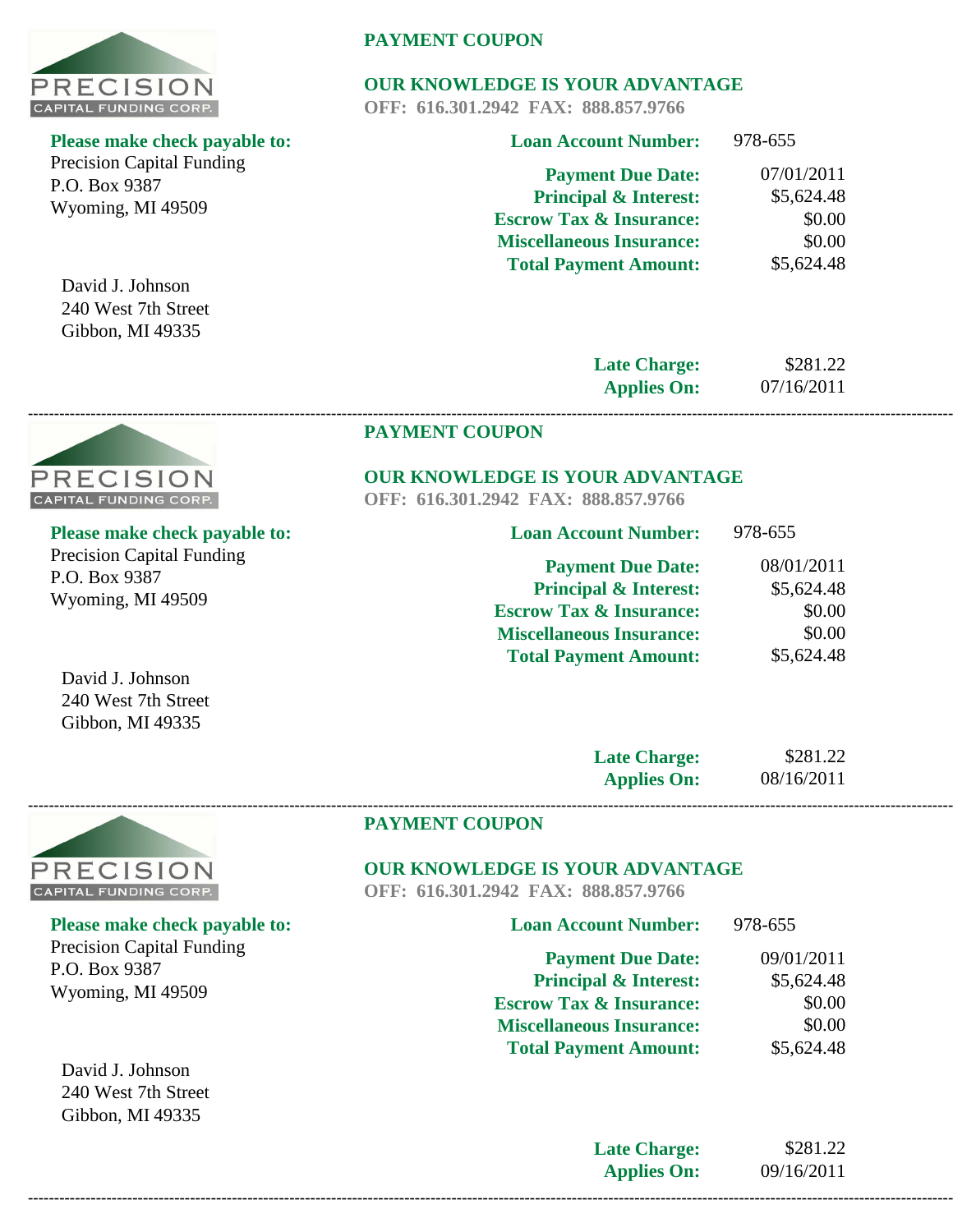

Precision Capital Funding P.O. Box 9387 Wyoming, MI 49509

David J. Johnson 240 West 7th Street Gibbon, MI 49335

# **PAYMENT COUPON**

# **OUR KNOWLEDGE IS YOUR ADVANTAGE**

**OFF: 616.301.2942 FAX: 888.857.9766**

| <b>Loan Account Number:</b>        | 978-655    |
|------------------------------------|------------|
| <b>Payment Due Date:</b>           | 10/01/2011 |
| <b>Principal &amp; Interest:</b>   | \$5,624.48 |
| <b>Escrow Tax &amp; Insurance:</b> | \$0.00     |
| <b>Miscellaneous Insurance:</b>    | \$0.00     |
| <b>Total Payment Amount:</b>       | \$5,624.48 |
|                                    |            |

**Late Charge: Applies On:** 10/16/2011

\$281.22

978-655

#### **PAYMENT COUPON**

#### **OUR KNOWLEDGE IS YOUR ADVANTAGE**

**OFF: 616.301.2942 FAX: 888.857.9766**

**------------------------------------------------------------------------------------------------------------------------------------------------------------------------------------------------**

| <b>Please make check payable to:</b>                                   | <b>Loan Account Number:</b>        |
|------------------------------------------------------------------------|------------------------------------|
| <b>Precision Capital Funding</b><br>P.O. Box 9387<br>Wyoming, MI 49509 | <b>Payment Due Date:</b>           |
|                                                                        | <b>Principal &amp; Interest:</b>   |
|                                                                        | <b>Escrow Tax &amp; Insurance:</b> |
|                                                                        | <b>Miscellaneous Insurance:</b>    |

| <b>Payment Due Date:</b>           | 11/01/2011 |
|------------------------------------|------------|
| <b>Principal &amp; Interest:</b>   | \$5,624.48 |
| <b>Escrow Tax &amp; Insurance:</b> | \$0.00     |
| <b>Miscellaneous Insurance:</b>    | \$0.00     |
| <b>Total Payment Amount:</b>       | \$5,624.48 |

240 West 7th Street Gibbon, MI 49335

PRECISION **CAPITAL FUNDING CORP.** 

| <b>Late Charge:</b> | \$281.22   |
|---------------------|------------|
| <b>Applies On:</b>  | 11/16/2011 |



P.O. Box 9387

**Please make check payable to:** 

Precision Capital Funding

Wyoming, MI 49509

David J. Johnson 240 West 7th Street Gibbon, MI 49335

#### **PAYMENT COUPON**

# **OUR KNOWLEDGE IS YOUR ADVANTAGE**

**OFF: 616.301.2942 FAX: 888.857.9766**

| <b>Loan Account Number:</b>        | 978-655    |
|------------------------------------|------------|
| <b>Payment Due Date:</b>           | 12/01/2011 |
| <b>Principal &amp; Interest:</b>   | \$5,624.48 |
| <b>Escrow Tax &amp; Insurance:</b> | \$0.00     |
| <b>Miscellaneous Insurance:</b>    | \$0.00     |
| <b>Total Payment Amount:</b>       | \$5,624.48 |
|                                    |            |

**Late Charge: Applies On:** \$281.22 12/16/2011 **------------------------------------------------------------------------------------------------------------------------------------------------------------------------------------------------**

David J. Johnson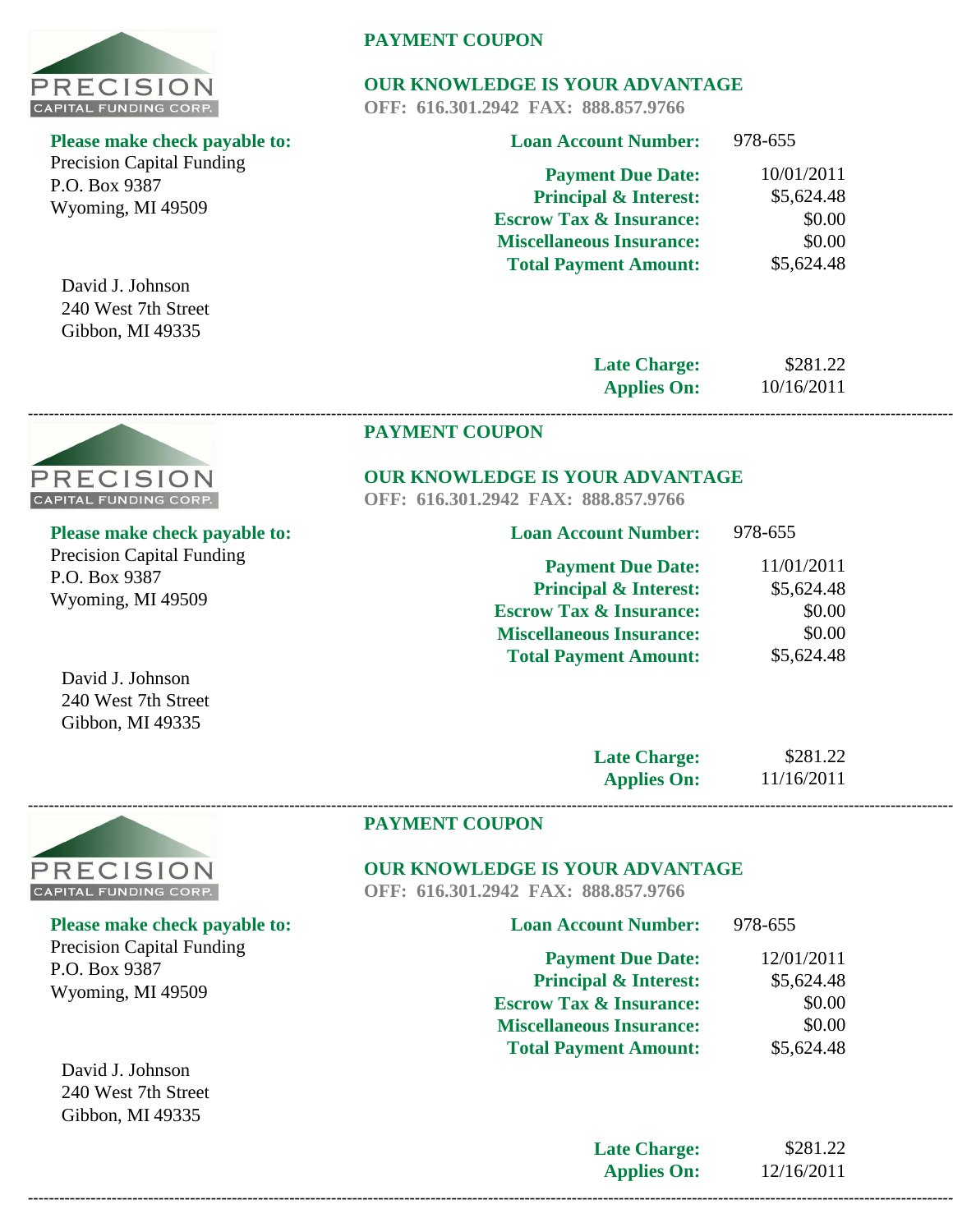

Precision Capital Funding P.O. Box 9387 Wyoming, MI 49509

David J. Johnson 240 West 7th Street Gibbon, MI 49335

PRECISION **CAPITAL FUNDING CORP.** 

# **PAYMENT COUPON**

# **OUR KNOWLEDGE IS YOUR ADVANTAGE**

**OFF: 616.301.2942 FAX: 888.857.9766**

| <b>Loan Account Number:</b>        | 978-655    |
|------------------------------------|------------|
| <b>Payment Due Date:</b>           | 01/01/2012 |
| <b>Principal &amp; Interest:</b>   | \$5,624.48 |
| <b>Escrow Tax &amp; Insurance:</b> | \$0.00     |
| <b>Miscellaneous Insurance:</b>    | \$0.00     |
| <b>Total Payment Amount:</b>       | \$5,624.48 |
|                                    |            |

**Late Charge: Applies On:** 01/16/2012

\$281.22

978-655

#### **PAYMENT COUPON**

# **OUR KNOWLEDGE IS YOUR ADVANTAGE**

**Loan Account Number:**

**OFF: 616.301.2942 FAX: 888.857.9766**

**------------------------------------------------------------------------------------------------------------------------------------------------------------------------------------------------**

| Please make check payable to:    |
|----------------------------------|
| <b>Precision Capital Funding</b> |
| P.O. Box 9387                    |
| Wyoming, MI 49509                |

| <b>Payment Due Date:</b>           | 02/01/2012 |
|------------------------------------|------------|
| <b>Principal &amp; Interest:</b>   | \$5,624.48 |
| <b>Escrow Tax &amp; Insurance:</b> | \$0.00     |
| <b>Miscellaneous Insurance:</b>    | \$0.00     |
| <b>Total Payment Amount:</b>       | \$5,624.48 |

David J. Johnson 240 West 7th Street Gibbon, MI 49335

| <b>Late Charge:</b> | \$281.22   |
|---------------------|------------|
| <b>Applies On:</b>  | 02/16/2012 |



P.O. Box 9387

**Please make check payable to:** 

Precision Capital Funding

Wyoming, MI 49509

#### **PAYMENT COUPON**

# **OUR KNOWLEDGE IS YOUR ADVANTAGE**

**OFF: 616.301.2942 FAX: 888.857.9766**

| <b>Loan Account Number:</b>        | 978-655    |
|------------------------------------|------------|
| <b>Payment Due Date:</b>           | 03/01/2012 |
| <b>Principal &amp; Interest:</b>   | \$5,624.48 |
| <b>Escrow Tax &amp; Insurance:</b> | \$0.00     |
| <b>Miscellaneous Insurance:</b>    | \$0.00     |
| <b>Total Payment Amount:</b>       | \$5,624.48 |
|                                    |            |

David J. Johnson 240 West 7th Street Gibbon, MI 49335

> **Late Charge: Applies On:**

\$281.22 03/16/2012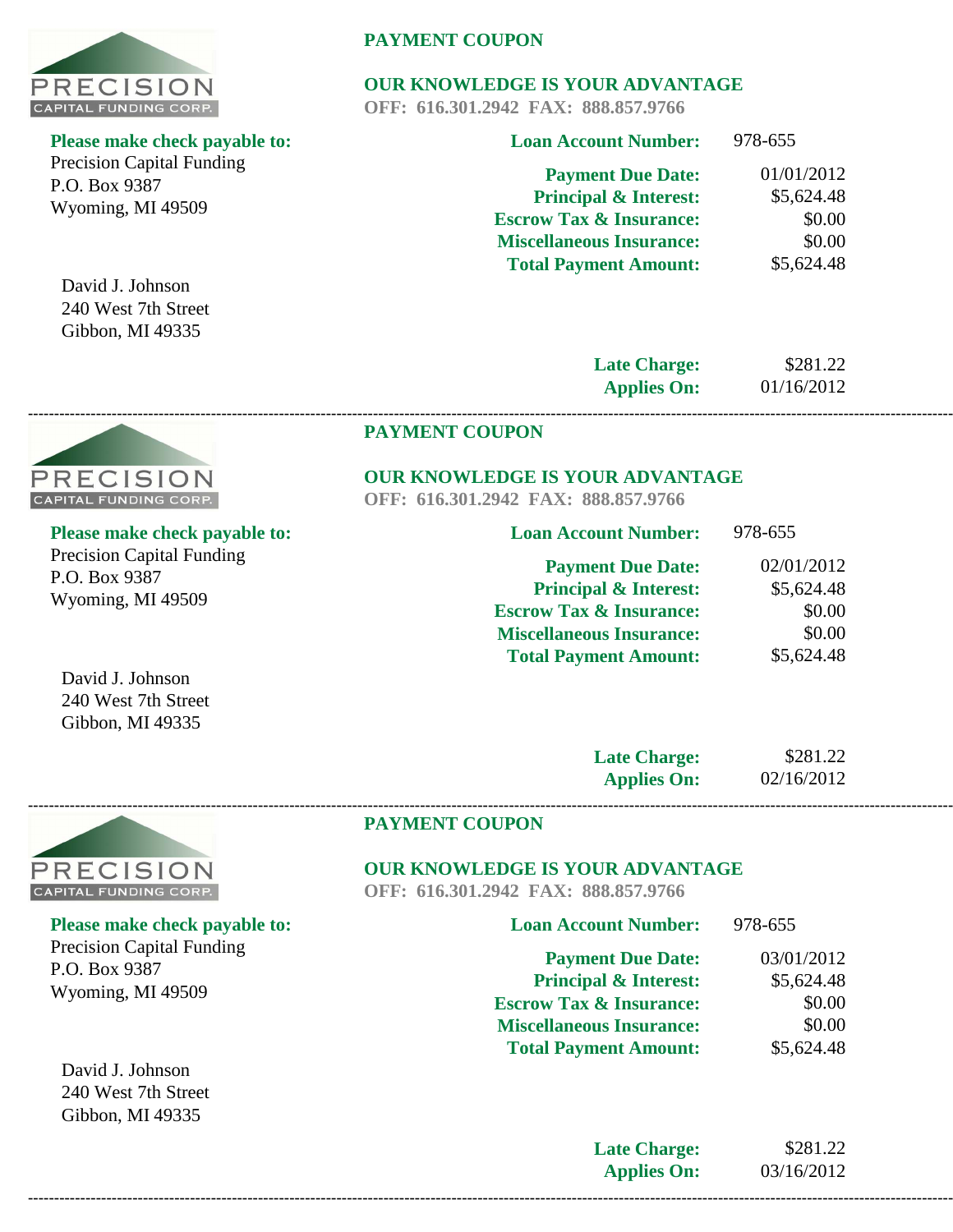

Precision Capital Funding P.O. Box 9387 Wyoming, MI 49509

David J. Johnson 240 West 7th Street Gibbon, MI 49335

PRECISION **CAPITAL FUNDING CORP.** 

# **PAYMENT COUPON**

# **OUR KNOWLEDGE IS YOUR ADVANTAGE**

**OFF: 616.301.2942 FAX: 888.857.9766**

| <b>Loan Account Number:</b>        | 978-655    |
|------------------------------------|------------|
| <b>Payment Due Date:</b>           | 04/01/2012 |
| <b>Principal &amp; Interest:</b>   | \$5,624.48 |
| <b>Escrow Tax &amp; Insurance:</b> | \$0.00     |
| <b>Miscellaneous Insurance:</b>    | \$0.00     |
| <b>Total Payment Amount:</b>       | \$5,624.48 |
|                                    |            |

**Late Charge: Applies On:** 04/16/2012

\$281.22

 $070$   $CE$ 

#### **PAYMENT COUPON**

#### **OUR KNOWLEDGE IS YOUR ADVANTAGE**

**OFF: 616.301.2942 FAX: 888.857.9766**

**------------------------------------------------------------------------------------------------------------------------------------------------------------------------------------------------**

| Please make check payable to:    |  |
|----------------------------------|--|
| <b>Precision Capital Funding</b> |  |
| P.O. Box 9387                    |  |
| Wyoming, MI 49509                |  |

| ЕОЯН АССОНІН І ІНШІСІВ   | $710-0.00$ |  |
|--------------------------|------------|--|
| <b>Payment Due Date:</b> | 05/01/2012 |  |

**Loan Account Number:**

| _ _ _ ______ _ _ _ _ _ _           |            |
|------------------------------------|------------|
| <b>Principal &amp; Interest:</b>   | \$5,624.48 |
| <b>Escrow Tax &amp; Insurance:</b> | \$0.00     |
| <b>Miscellaneous Insurance:</b>    | \$0.00     |
| <b>Total Payment Amount:</b>       | \$5,624.48 |
|                                    |            |

David J. Johnson 240 West 7th Street Gibbon, MI 49335

| <b>Late Charge:</b> | \$281.22   |
|---------------------|------------|
| <b>Applies On:</b>  | 05/16/2012 |



#### **PAYMENT COUPON**

# **OUR KNOWLEDGE IS YOUR ADVANTAGE**

**OFF: 616.301.2942 FAX: 888.857.9766**

| <b>Loan Account Number:</b>        | 978-655    |
|------------------------------------|------------|
| <b>Payment Due Date:</b>           | 06/01/2012 |
| <b>Principal &amp; Interest:</b>   | \$5,624.48 |
| <b>Escrow Tax &amp; Insurance:</b> | \$0.00     |
| <b>Miscellaneous Insurance:</b>    | \$0.00     |
| <b>Total Payment Amount:</b>       | \$5,624.48 |
|                                    |            |

**Late Charge: Applies On:** \$281.22 06/16/2012 **------------------------------------------------------------------------------------------------------------------------------------------------------------------------------------------------**

**------------------------------------------------------------------------------------------------------------------------------------------------------------------------------------------------**

**Please make check payable to:**  Precision Capital Funding P.O. Box 9387 Wyoming, MI 49509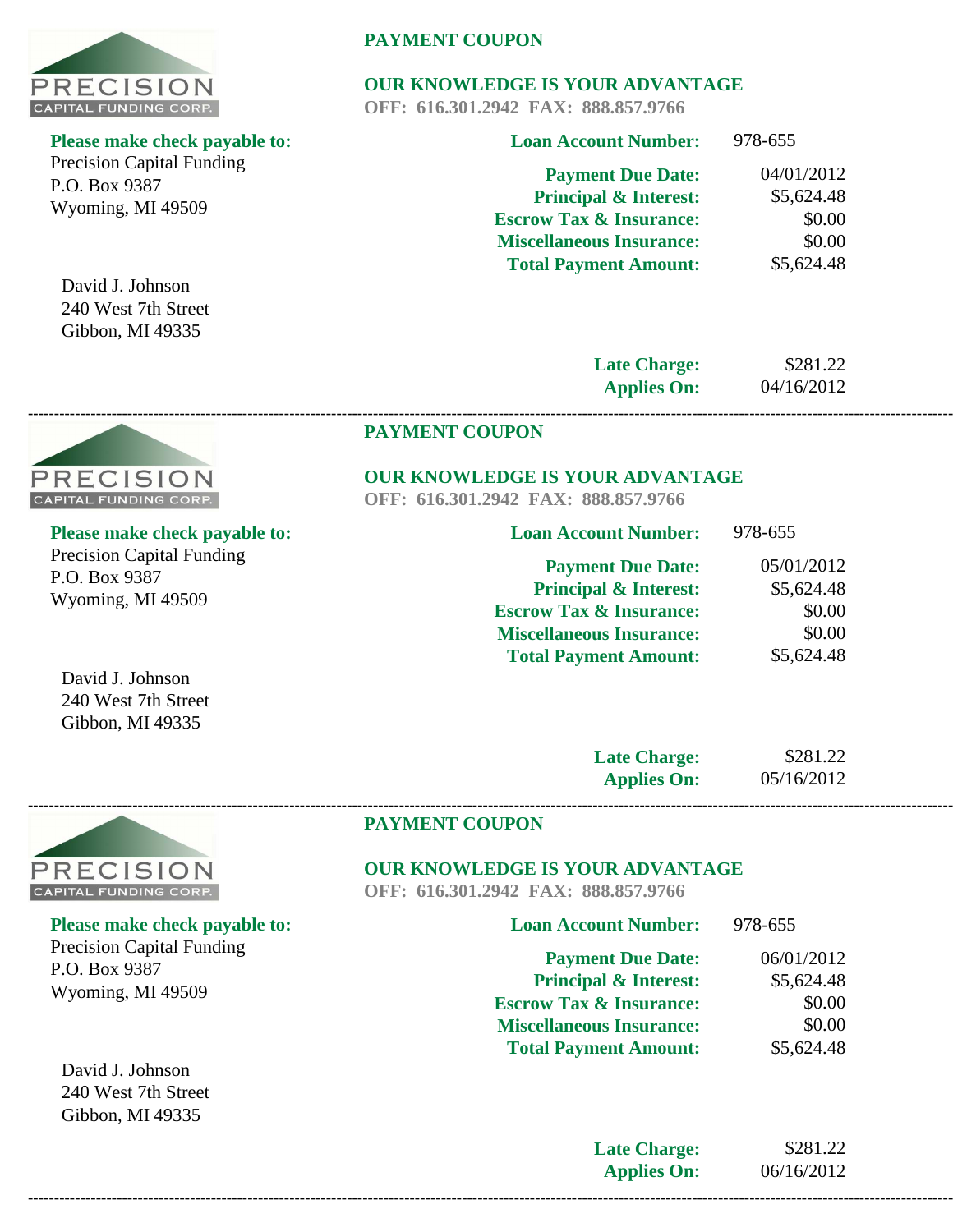

Precision Capital Funding P.O. Box 9387 Wyoming, MI 49509

David J. Johnson 240 West 7th Street Gibbon, MI 49335

# **PAYMENT COUPON**

# **OUR KNOWLEDGE IS YOUR ADVANTAGE**

**OFF: 616.301.2942 FAX: 888.857.9766**

| <b>Loan Account Number:</b>        | 978-655    |
|------------------------------------|------------|
| <b>Payment Due Date:</b>           | 07/01/2012 |
| <b>Principal &amp; Interest:</b>   | \$5,624.48 |
| <b>Escrow Tax &amp; Insurance:</b> | \$0.00     |
| <b>Miscellaneous Insurance:</b>    | \$0.00     |
| <b>Total Payment Amount:</b>       | \$5,624.48 |
|                                    |            |

**Late Charge: Applies On:** 07/16/2012

\$281.22

08/01/2012 \$5,624.48 \$0.00 \$0.00 \$5,624.48

978-655

#### **PAYMENT COUPON**

# **OUR KNOWLEDGE IS YOUR ADVANTAGE**

**OFF: 616.301.2942 FAX: 888.857.9766**

**------------------------------------------------------------------------------------------------------------------------------------------------------------------------------------------------**

| I. | <b>Loan Account Number:</b>        |
|----|------------------------------------|
|    | <b>Payment Due Date:</b>           |
|    | <b>Principal &amp; Interest:</b>   |
|    | <b>Escrow Tax &amp; Insurance:</b> |
|    | <b>Miscellaneous Insurance:</b>    |
|    | <b>Total Payment Amount:</b>       |

| 'RECISION                    |  |
|------------------------------|--|
| <b>CAPITAL FUNDING CORP.</b> |  |

# **Please make check payable to:**

Precision Capital Funding P.O. Box 9387 Wyoming, MI 49509

| <b>Late Charge:</b> | \$281.22   |
|---------------------|------------|
| <b>Applies On:</b>  | 08/16/2012 |



#### **PAYMENT COUPON**

# **OUR KNOWLEDGE IS YOUR ADVANTAGE**

**OFF: 616.301.2942 FAX: 888.857.9766**

| <b>Loan Account Number:</b>        | 978-655    |
|------------------------------------|------------|
| <b>Payment Due Date:</b>           | 09/01/2012 |
| <b>Principal &amp; Interest:</b>   | \$5,624.48 |
| <b>Escrow Tax &amp; Insurance:</b> | \$0.00     |
| <b>Miscellaneous Insurance:</b>    | \$0.00     |
| <b>Total Payment Amount:</b>       | \$5,624.48 |
|                                    |            |

**Late Charge: Applies On:** \$281.22 09/16/2012

David J. Johnson 240 West 7th Street Gibbon, MI 49335

# **Please make check payable to:**

Precision Capital Funding P.O. Box 9387 Wyoming, MI 49509

David J. Johnson 240 West 7th Street Gibbon, MI 49335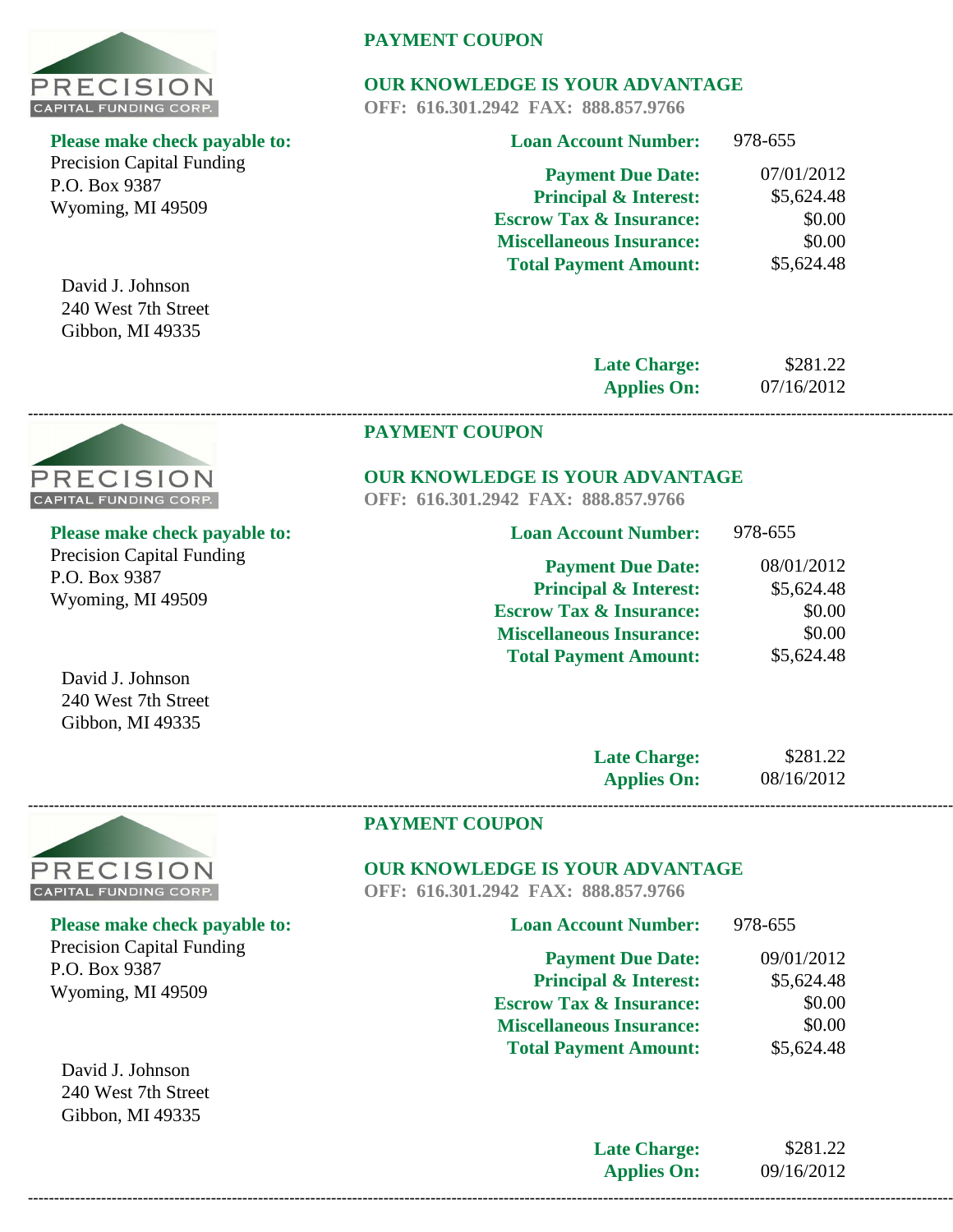

Precision Capital Funding P.O. Box 9387 Wyoming, MI 49509

David J. Johnson 240 West 7th Street Gibbon, MI 49335

# **PAYMENT COUPON**

# **OUR KNOWLEDGE IS YOUR ADVANTAGE**

**OFF: 616.301.2942 FAX: 888.857.9766**

| <b>Loan Account Number:</b>        | 978-655    |
|------------------------------------|------------|
| <b>Payment Due Date:</b>           | 10/01/2012 |
| <b>Principal &amp; Interest:</b>   | \$5,624.48 |
| <b>Escrow Tax &amp; Insurance:</b> | \$0.00     |
| <b>Miscellaneous Insurance:</b>    | \$0.00     |
| <b>Total Payment Amount:</b>       | \$5,624.48 |
|                                    |            |

**Late Charge: Applies On:** \$281.22 10/16/2012

# **PAYMENT COUPON**

# **OUR KNOWLEDGE IS YOUR ADVANTAGE**

**OFF: 616.301.2942 FAX: 888.857.9766**

**------------------------------------------------------------------------------------------------------------------------------------------------------------------------------------------------**

| <b>Loan Account Number:</b>        | 978-655    |
|------------------------------------|------------|
| <b>Payment Due Date:</b>           | 11/01/2012 |
| <b>Principal &amp; Interest:</b>   | \$5,624.48 |
| <b>Escrow Tax &amp; Insurance:</b> | \$0.00     |
| <b>Miscellaneous Insurance:</b>    | \$0.00     |
| <b>Total Payment Amount:</b>       | \$5,624.48 |

**Please make check payable to:** 

Precision Capital Funding

P.O. Box 9387

Wyoming, MI 49509

PRECISION **CAPITAL FUNDING CORP.** 

| <b>Late Charge:</b> | \$281.22   |
|---------------------|------------|
| <b>Applies On:</b>  | 11/16/2012 |



# **OUR KNOWLEDGE IS YOUR ADVANTAGE**

**OFF: 616.301.2942 FAX: 888.857.9766**

| <b>Loan Account Number:</b>        | 978-655    |
|------------------------------------|------------|
| <b>Payment Due Date:</b>           | 12/01/2012 |
| <b>Principal &amp; Interest:</b>   | \$5,624.48 |
| <b>Escrow Tax &amp; Insurance:</b> | \$0.00     |
| <b>Miscellaneous Insurance:</b>    | \$0.00     |
| <b>Total Payment Amount:</b>       | \$5,624.48 |
|                                    |            |

**Late Charge: Applies On:** \$281.22 12/16/2012 **------------------------------------------------------------------------------------------------------------------------------------------------------------------------------------------------**

David J. Johnson 240 West 7th Street Gibbon, MI 49335



# **Please make check payable to:**

Precision Capital Funding P.O. Box 9387 Wyoming, MI 49509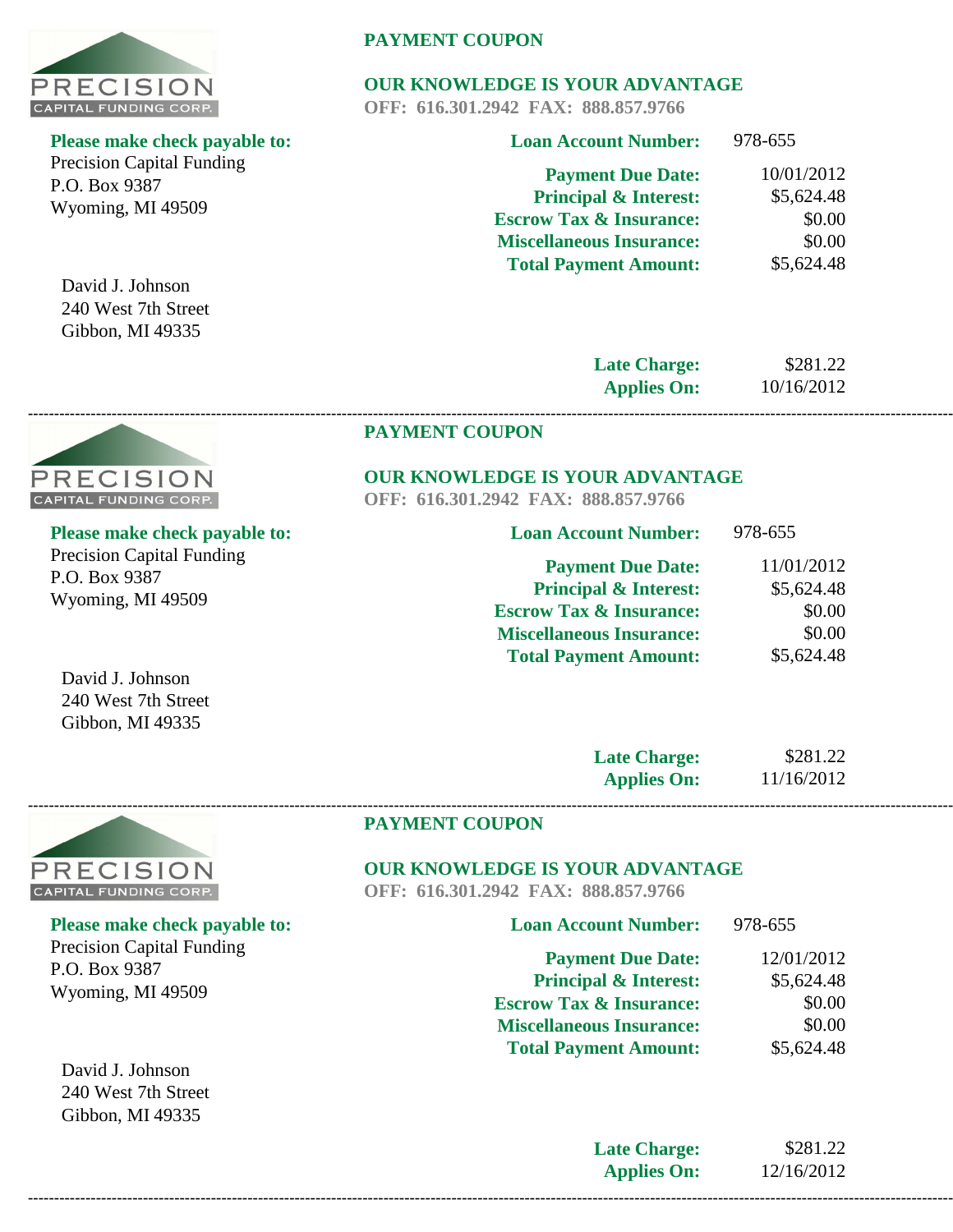

Precision Capital Funding P.O. Box 9387 Wyoming, MI 49509

David J. Johnson 240 West 7th Street Gibbon, MI 49335

# **PAYMENT COUPON**

# **OUR KNOWLEDGE IS YOUR ADVANTAGE**

**OFF: 616.301.2942 FAX: 888.857.9766**

| <b>Loan Account Number:</b>        | 978-655    |
|------------------------------------|------------|
| <b>Payment Due Date:</b>           | 01/01/2013 |
| <b>Principal &amp; Interest:</b>   | \$5,624.48 |
| <b>Escrow Tax &amp; Insurance:</b> | \$0.00     |
| <b>Miscellaneous Insurance:</b>    | \$0.00     |
| <b>Total Payment Amount:</b>       | \$5,624.48 |
|                                    |            |

**Late Charge: Applies On:** \$281.22 01/16/2013

978-655

# **PAYMENT COUPON**

# **OUR KNOWLEDGE IS YOUR ADVANTAGE**

**OFF: 616.301.2942 FAX: 888.857.9766**

**------------------------------------------------------------------------------------------------------------------------------------------------------------------------------------------------**

| ble to: | <b>Loan Account Number:</b>        |
|---------|------------------------------------|
|         | <b>Payment Due Date:</b>           |
|         | <b>Principal &amp; Interest:</b>   |
|         | <b>Escrow Tax &amp; Insurance:</b> |
|         | <b>Miscellaneous Insurance:</b>    |

**Payment Due Date: Principal & Interest: Escrow Tax & Insurance:** 02/01/2013 \$5,624.48 \$0.00

| escrow Tax & Hisurance:         | JU.UU      |
|---------------------------------|------------|
| <b>Miscellaneous Insurance:</b> | \$0.00     |
| <b>Total Payment Amount:</b>    | \$5,624.48 |
|                                 |            |

David J. Johnson 240 West 7th Street Gibbon, MI 49335

| <b>Late Charge:</b> | \$281.22   |
|---------------------|------------|
| <b>Applies On:</b>  | 02/16/2013 |



#### **PAYMENT COUPON**

# **OUR KNOWLEDGE IS YOUR ADVANTAGE**

**OFF: 616.301.2942 FAX: 888.857.9766**

| <b>Loan Account Number:</b>        | 978-655    |
|------------------------------------|------------|
| <b>Payment Due Date:</b>           | 03/01/2013 |
| <b>Principal &amp; Interest:</b>   | \$5,624.48 |
| <b>Escrow Tax &amp; Insurance:</b> | \$0.00     |
| <b>Miscellaneous Insurance:</b>    | \$0.00     |
| <b>Total Payment Amount:</b>       | \$5,624.48 |
|                                    |            |

**Late Charge: Applies On:** \$281.22 03/16/2013 **------------------------------------------------------------------------------------------------------------------------------------------------------------------------------------------------**



# **Please make check payable to:**

Precision Capital Funding P.O. Box 9387 Wyoming, MI 49509



**Please make check payable to:** 

Precision Capital Funding P.O. Box 9387 Wyoming, MI 49509